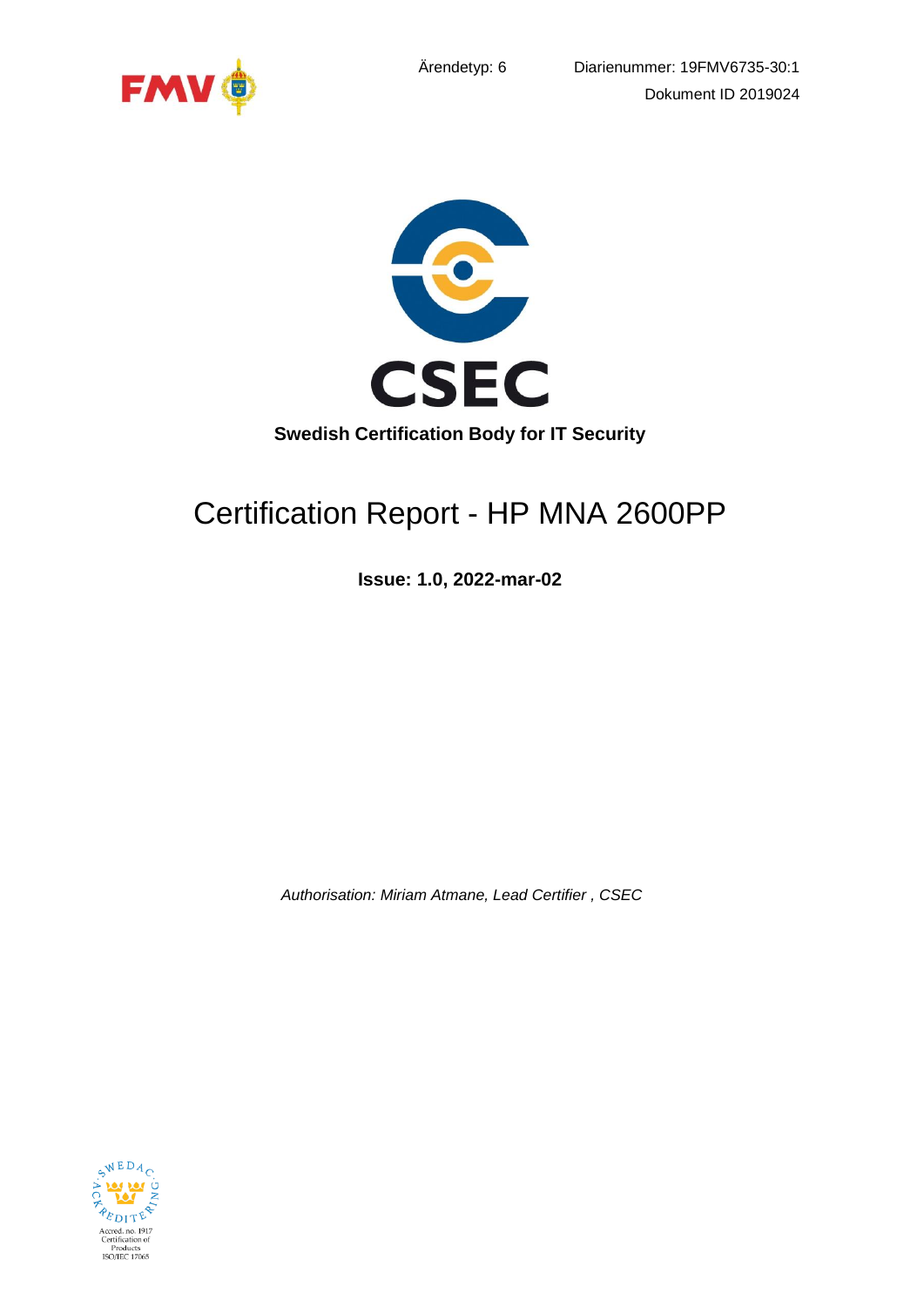Table of Contents

| 1              |                                                      | <b>Executive Summary</b>                                                                                                                                                                                                                                                  | 3                                                                           |
|----------------|------------------------------------------------------|---------------------------------------------------------------------------------------------------------------------------------------------------------------------------------------------------------------------------------------------------------------------------|-----------------------------------------------------------------------------|
| $\mathbf{2}$   |                                                      | <b>Identification</b>                                                                                                                                                                                                                                                     | 5                                                                           |
| 3              | 3.1<br>3.2<br>3.3<br>3.4<br>3.5<br>3.6<br>3.7<br>3.8 | <b>Security Policy</b><br>Auditing<br>Cryptography<br>Identification and authentication<br>Data protection and access control<br>Protection of the TSF<br>TOE access protection<br>Trusted channel communication and certificate management<br>User and access management | 6<br>$\,6$<br>$\,6$<br>$\frac{6}{7}$<br>$\overline{7}$<br>$\bf 8$<br>8<br>8 |
| 4              | 4.1<br>4.2<br>4.3                                    | <b>Assumptions and Clarification of Scope</b><br><b>Usage Assumptions</b><br><b>Environmental Assumptions</b><br><b>Clarification of Scope</b>                                                                                                                            | 9<br>$\boldsymbol{9}$<br>$\boldsymbol{9}$<br>9                              |
| 5              |                                                      | <b>Architectural Information</b>                                                                                                                                                                                                                                          | 11                                                                          |
| 6              |                                                      | <b>Documentation</b>                                                                                                                                                                                                                                                      | 12                                                                          |
| $\overline{7}$ | 7.1<br>7.2<br>7.3                                    | <b>IT Product Testing</b><br><b>Developer Testing</b><br><b>Evaluator Testing</b><br><b>Penetration Testing</b>                                                                                                                                                           | 14<br>14<br>14<br>14                                                        |
| 8              |                                                      | <b>Evaluated Configuration</b>                                                                                                                                                                                                                                            | 15                                                                          |
| 9              |                                                      | <b>Results of the Evaluation</b>                                                                                                                                                                                                                                          | 16                                                                          |
| 10             |                                                      | <b>Evaluator Comments and Recommendations</b>                                                                                                                                                                                                                             | 18                                                                          |
| 11             |                                                      | <b>Certifier Comments</b>                                                                                                                                                                                                                                                 | 19                                                                          |
| 12             |                                                      | <b>Glossary</b>                                                                                                                                                                                                                                                           | 20                                                                          |
| 13             |                                                      | <b>Bibliography</b>                                                                                                                                                                                                                                                       | 21                                                                          |
|                | <b>Appendix A</b><br>A.1<br>A.2                      | <b>Scheme Versions</b><br>Scheme/Quality Management System<br><b>Scheme Notes</b>                                                                                                                                                                                         | 23<br>23<br>23                                                              |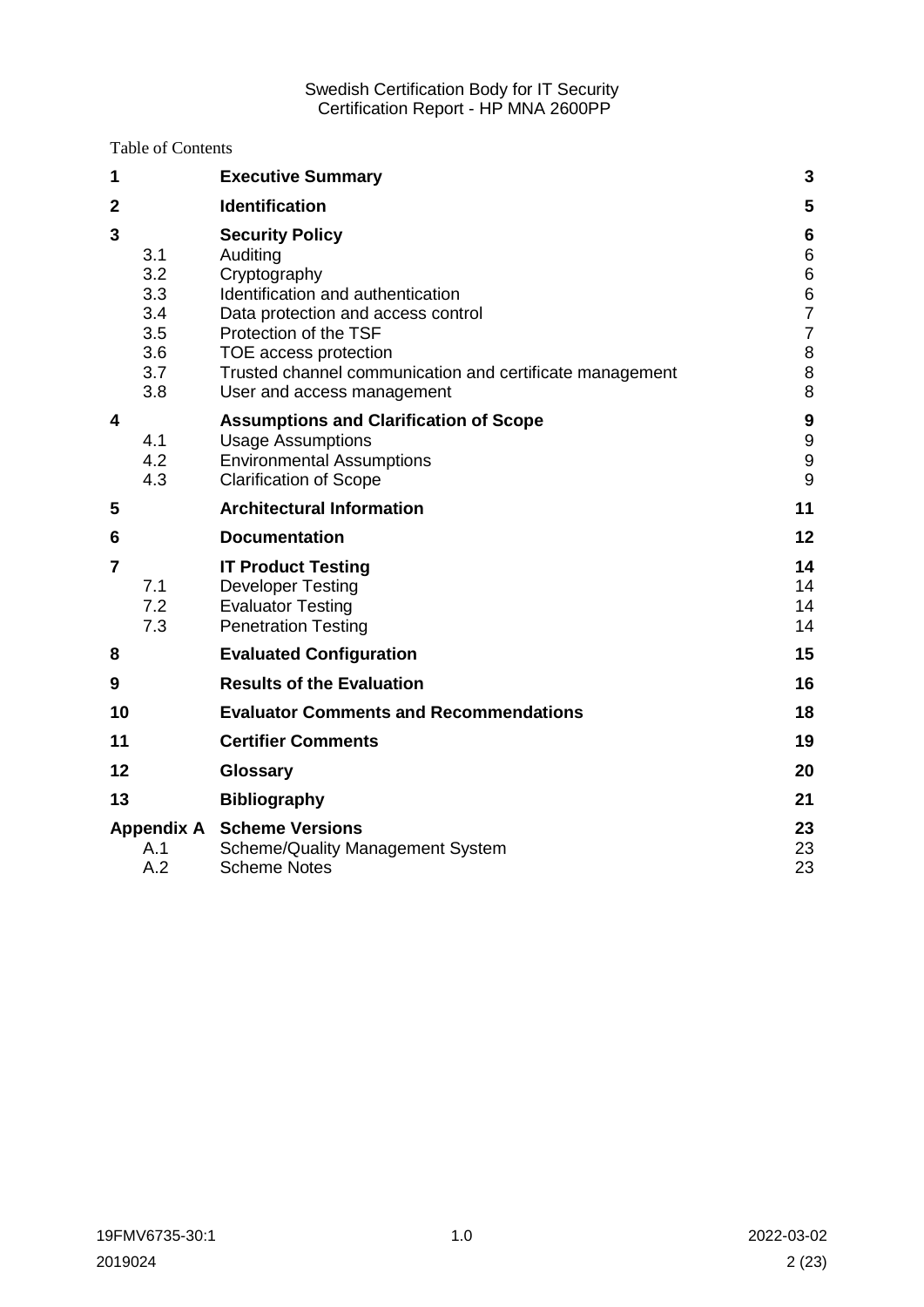# <span id="page-2-0"></span>**1 Executive Summary**

The Target of Evaluation (TOE) is HP FutureSmart 4.10 Firmware for the HP Color LaserJet Enterprise M856, HP Color LaserJet Managed E85055, HP Color LaserJet Managed E55040, and HP LaserJet Enterprise M610/M611/M612 printers with the following elements:

- HP FutureSmart 4.10 Firmware
- Guidance documentation

The TOE is the contents of the firmware with the exception of the operating system which is part of the Operational Environment. The following firmware modules are included in the TOE:

- System firmware
- Jetdirect Inside firmware

The firmware and guidance documentation are packaged in a single ZIP file and available for download from the HP Inc. website. The firmware is packaged in this ZIP file as a single firmware bundle. This firmware bundle contains the HP FutureSmart firmware, which in turn contains the System firmware and Jetdirect Inside firmware.

In order to download the ZIP file, the customer needs to register with HP and sign into a secure website (HTTPS) to access the download page. The customer can receive sign-in credentials by sending an email to ccc-hp-enterprise-imaging-

printing@hp.com. On the download site, a SHA-256 checksum is provided along with instructions on how to use it for verification of the integrity of the downloaded package.

The Security Target claims conformance to the following Protection Profiles and PP packages, if any:

• [PP2600.1]: IEEE Std 2600.1-2009; "2600.1-PP, Protection Profile for Hardcopy Devices, Operational Environment A". Version 1.0 as of June 2009; demonstrable conformance.

• [PP2600.1-DSR]: SFR Package for Hardcopy Device Document Storage and Retrieval (DSR) Functions. Version 1.0 as of June 2009; demonstrable conformance.

• [PP2600.1-PRT]: SFR Package for Hardcopy Device Print Functions. Version 1.0 as of June 2009; demonstrable conformance.

• [PP2600.1-SMI]: SFR Package for Hardcopy Device Shared-medium Interface Functions. Version 1.0 as of June 2009; demonstrable conformance.

The evaluation has been performed by atsec information security AB in Danderyd, Sweden. The evaluation was completed on 2022-02-24.

The evaluation was conducted in accordance with the requirements of Common Criteria (CC), version. 3.1 release 5.

atsec information security AB is a licensed evaluation facility for Common Criteria under the Swedish Common Criteria Evaluation and Certification Scheme. atsec information security AB is also accredited by the Swedish accreditation body according to ISO/IEC 17025 for Common Criteria.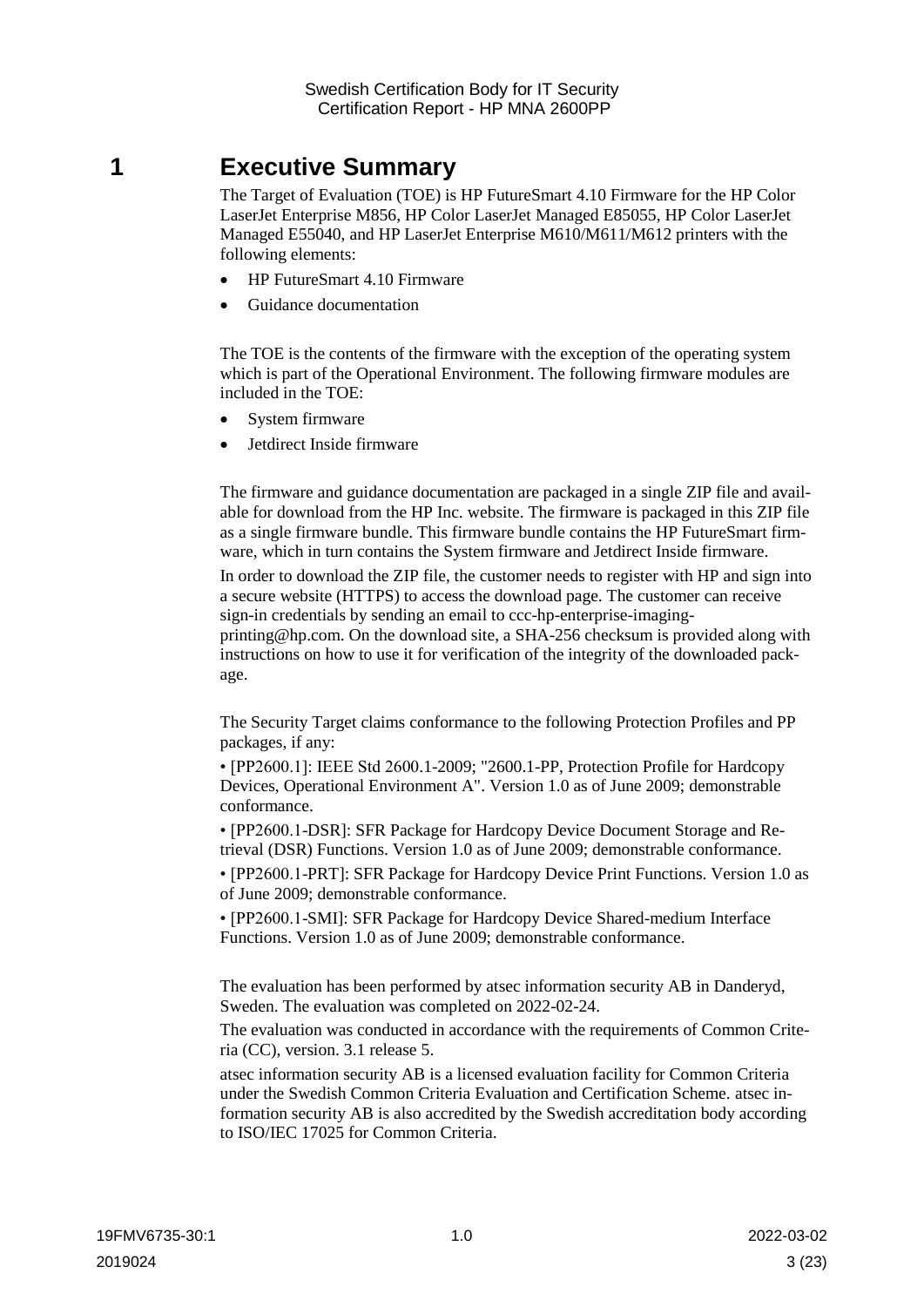The certifier monitored the activities of the evaluator by reviewing all successive versions of the evaluation reports. The certifier determined that the evaluation results confirm the security claims in the Security Target (ST) and the Common Methodology for evaluation assurance level EAL 3 augmented by ALC\_FLR.2.

The technical information in this report is based on the Security Target (ST) and the Final Evaluation Report (FER) produced by atsec information security AB.

The certification results only apply to the version of the product indicated in the certificate, and on the condition that all the stipulations in the Security Target are met. This certificate is not an endorsement of the IT product by CSEC or any other organisation that recognises or gives effect to this certificate, and no warranty of the IT product by CSEC or any other organisation that recognises or gives effect to this certificate is either expressed or implied.

As specified in the security target of this evaluation, the implementation of some cryptographic primitives has been located in TOE environment, while the invocation of those primitives has been included in the TOE. Therefore the invocation of those primitives has been in the scope of this evaluation, while correctness of implementation of those primitives has been excluded from the TOE. Correctness of implementation is done through third party certification Cryptographic Algorithm Validation Program (CAVP) certificate SHS #4474 referred to in table 49 in the Security Target. Users of this product are advised to consider their acceptance of this third party affirmation regarding the correctness of implementation of the cryptographic primitive.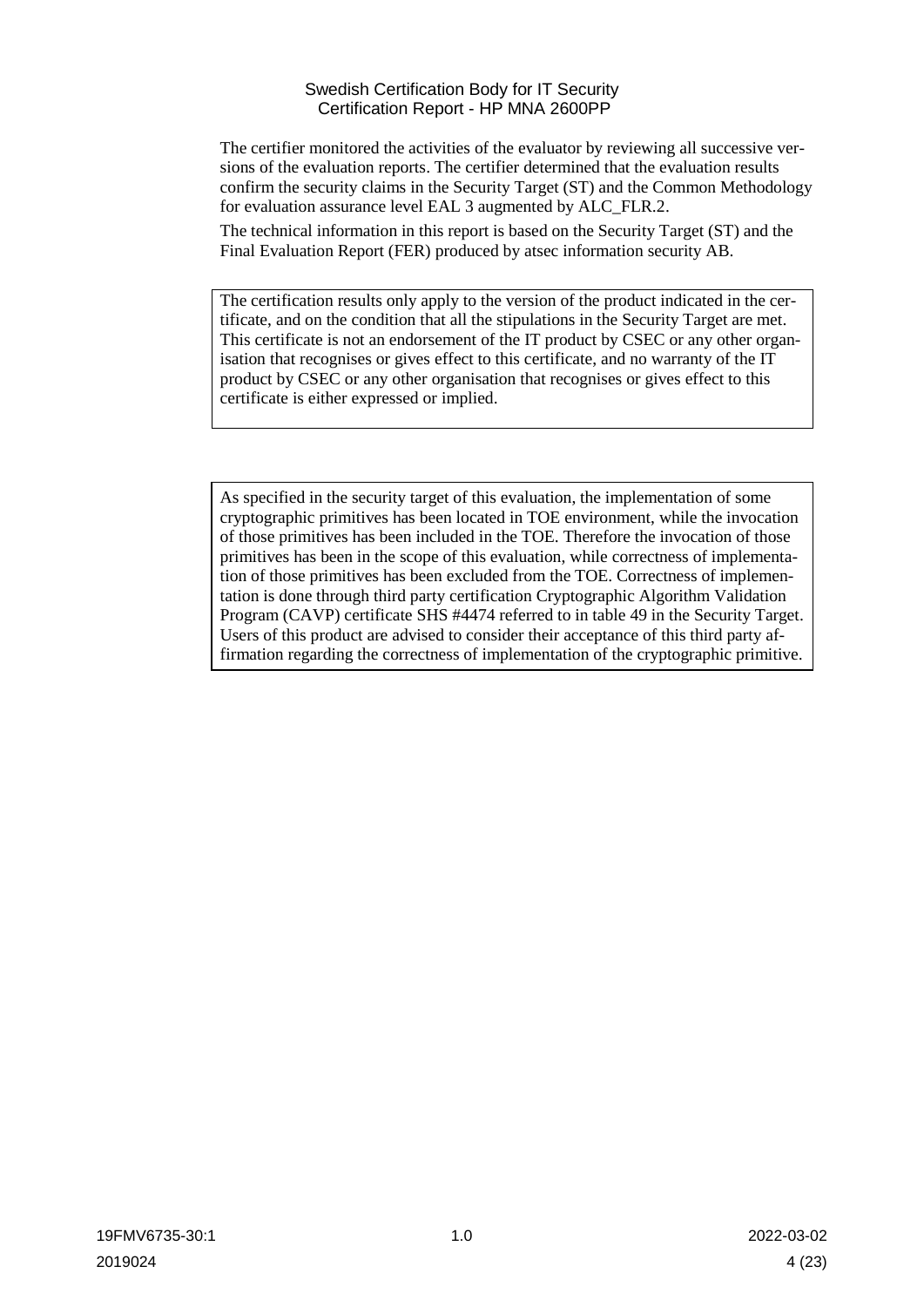# <span id="page-4-0"></span>**2 Identification**

| <b>Certification Identification</b>             |                                                                                                                                                                                                                          |  |  |
|-------------------------------------------------|--------------------------------------------------------------------------------------------------------------------------------------------------------------------------------------------------------------------------|--|--|
| Certification ID                                | CSEC2019024                                                                                                                                                                                                              |  |  |
| Name and version of the<br>certified IT product | HP FutureSmart 4.10 Firmware for the HP Color<br>LaserJet Enterprise M856, HP Color LaserJet Man-<br>aged E85055, HP Color LaserJet Managed E55040,<br>and HP LaserJet Enterprise M610/M611/M612<br>printers             |  |  |
| <b>Security Target Identification</b>           | HP Color LaserJet Enterprise M856, HP Color La-<br>serJet Managed E85055, HP Color LaserJet Man-<br>aged E55040, HP LaserJet Enterprise<br>M610/M611/M612 Security Target, HP Inc., 2021-<br>04-15, document version 1.2 |  |  |
| EAI.                                            | $EAL 3 + ALC$ FLR.2                                                                                                                                                                                                      |  |  |
| Sponsor                                         | $HP$ Inc.                                                                                                                                                                                                                |  |  |
| Developer                                       | HP Inc.                                                                                                                                                                                                                  |  |  |
| <b>ITSEF</b>                                    | atsec information security AB                                                                                                                                                                                            |  |  |
| Common Criteria version                         | 3.1 release 5                                                                                                                                                                                                            |  |  |
| <b>CEM</b> version                              | 3.1 release 5                                                                                                                                                                                                            |  |  |
| QMS version                                     | 2.1                                                                                                                                                                                                                      |  |  |
| <b>Scheme Notes Release</b>                     | 18.0                                                                                                                                                                                                                     |  |  |
| <b>Recognition Scope</b>                        | CCRA, SOGIS, EA/MLA                                                                                                                                                                                                      |  |  |
| Certification date                              | 2022-03-02                                                                                                                                                                                                               |  |  |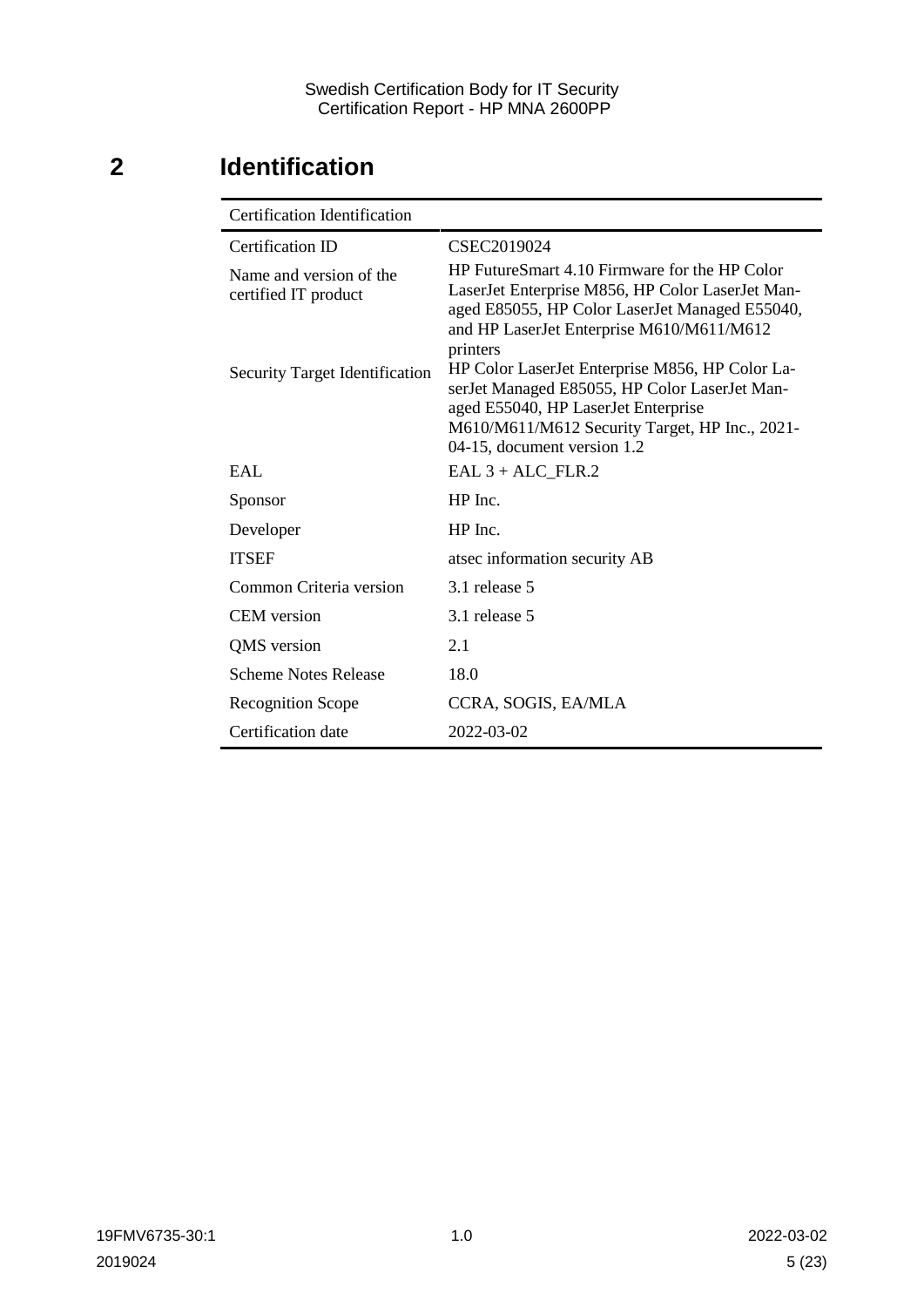# <span id="page-5-0"></span>**3 Security Policy**

The primary security features of the TOE are:

- Auditing
- Cryptography
- Identification and authentication
- Data protection and access control
- Protection of the TSF
- TOE access protection
- Trusted channel communication and certificate management
- User and access management

### <span id="page-5-1"></span>**3.1 Auditing**

The TOE performs auditing of security-relevant functions. The TOE connects and sends audit records to a syslog server (part of the Operational Environment) for longterm storage and audit review. Each audit record includes the date and time of the event, type of event, subject identity (if applicable), and the outcome (success or failure) of the event.

### <span id="page-5-2"></span>**3.2 Cryptography**

The TOE uses IPsec to protect its communications channels. The QuickSec cryptographic library is used to supply the cryptographic algorithms for IPsec. The TOE supports the decrypting of an encrypted stored print job. To decrypt an encrypted stored print job, the TOE derives a key from a Job Encryption Password and unlocks the decryption key using the derived key. The TOE then decrypts the encrypted stored print job using the decryption key. The TOE's on-demand Data Integrity Test and Code Integrity Test use the SHA-256 algorithm to verify the integrity of TSF Data and TOE executable code, respectively. The HP FutureSmart Windows Mobile Enhanced Cryptographic Provider (RSAENH) 6.00.1937 implementation, which is part of the operational environment, supplies the SHA-256 algorithm.

### <span id="page-5-3"></span>**3.3 Identification and authentication**

The TOE supports multiple Control Panel sign in methods, both local and remote methods:

- Local sign in method:
	- Local Device Sign In (Local Administrator account only)
- Remote sign in methods:
	- LDAP Sign In
	- Windows Sign In (via Kerberos)

The Control Panel allows both non-administrative users (U.NORMAL) and administrative users (U.ADMINISTRATOR) to sign in. The TOE also uses IPsec to identify and mutually authenticate the following user types:

- Administrative Computer (U.ADMINISTRATOR)
- Network Client Computers (U.NORMAL)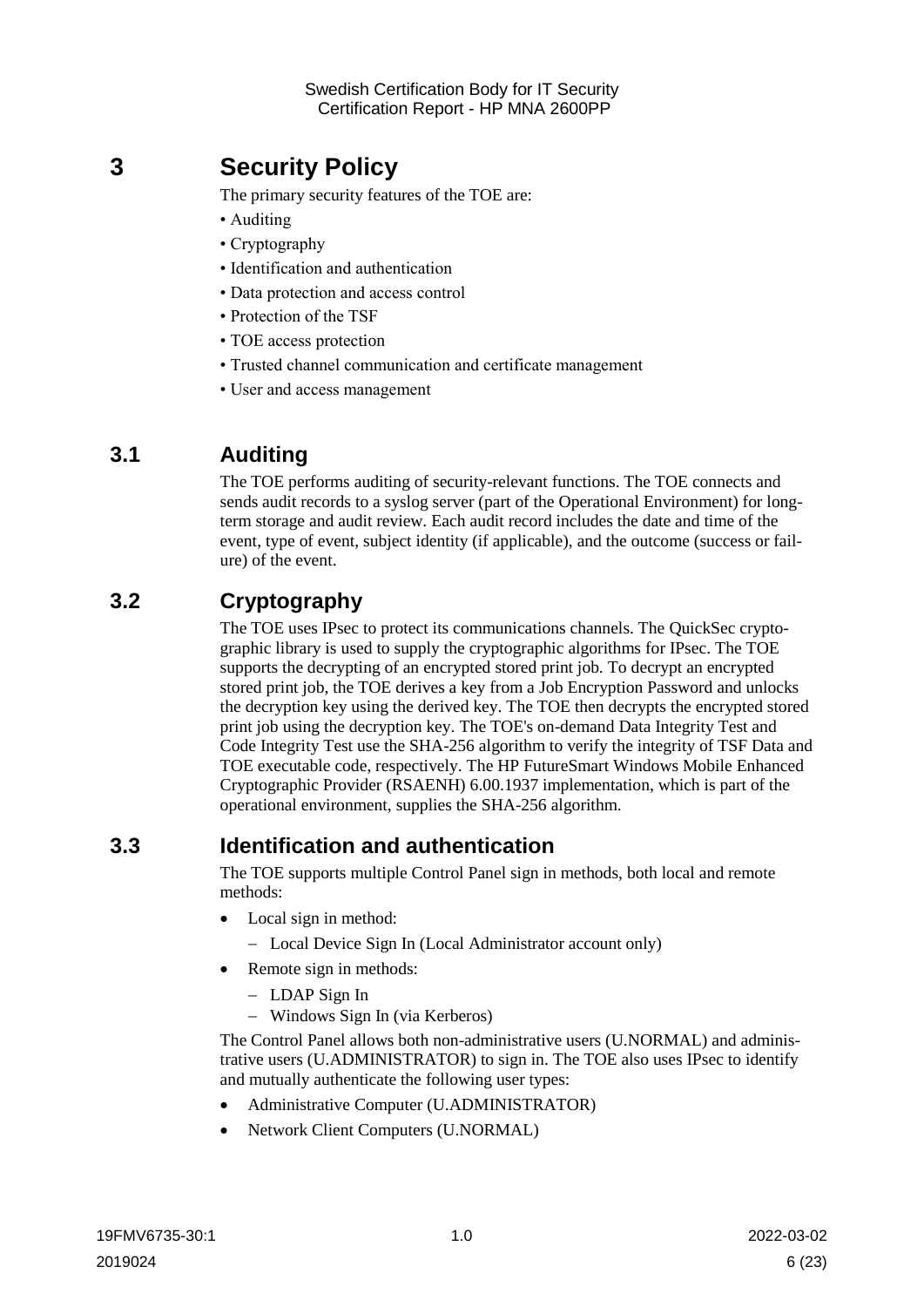### <span id="page-6-0"></span>**3.4 Data protection and access control**

- Permission Sets For Control Panel users, the TOE uses a user's User Role (as determined by each user's Permission Set) to determine a user's access to many TOE functions. Only U.ADMINISTRATOR can query, create, modify, and delete Permission Sets. In addition, only U.ADMINISTRATOR can query, create, modify, and delete the Permission Set associations to users.
- Job PINs Users can control access to each stored print that they place under the TOE's control by assigning a Job PIN to each job. A Job PIN limits access to a stored print while the job resides under the TOE's control and allows a user to control when the job is printed so that physical access to the hard copies can be controlled by the user. A Job PIN must be 4 digits.
- Job Encryption Passwords The TOE can store, and decrypt encrypted stored print jobs received from a client computer. To decrypt the encrypted stored print job at the Control Panel, a user must enter the correct Job Encryption Password that was used to derive the key to protect the job.
- Common access control The TOE protects each print job in Job Storage from non-administrative users through the use of a user identifier and a Job PIN or through the use of a Job Encryption Password. Every print job in Job Storage is assigned either a Job PIN or a Job Encryption Password by the user at job creation time. If the TOE receives a print job from a client computer without either a Job PIN or a Job Encryption Password, the TOE cancels the job.
- TOE function access control The TOE controls access to TOE functions available at the Control Panel using permissions defined in Permission Sets. During the Control Panel sign-in process, the TOE authorizes the user after they are successfully identified and authenticated. As part of the user authorization process, the TOE associates Permission Sets to the user and then applies a Permission Set (which is the combination of the Permission Sets associated to the user). The applied Permission Set (a.k.a. session Permission Set) becomes the user's User Role. Control Panel applications (e.g., Print from Job Storage) use the user's session Permission Set to determine which of the application's functions should be allowed or disallowed for the user.

For IPsec users, the TOE uses the IPsec/Firewall to control access to the supported network service protocols. The IPsec/Firewall contains the IP addresses of authorized client computers grouped into address templates and the network service protocols grouped into service templates. The administrator maps an address template to a service template using an IPsec/Firewall rule. Service templates, therefore, act as the User Roles for IPsec users. IP addresses of computers not contained in a rule are denied access to the TOE.

 Residual information protection - When the TOE deletes an object, the contents of the object are no longer available to TOE users. This prevents TOE users from attempting to recover deleted objects of other users via the TOE interfaces.

### <span id="page-6-1"></span>**3.5 Protection of the TSF**

 Restricted forwarding of data to external interfaces - The TOE does not allow forwarding of data to an External Interface. The TOE contains only one External Interface in the evaluated configuration and that interface is the Shared-medium Interface.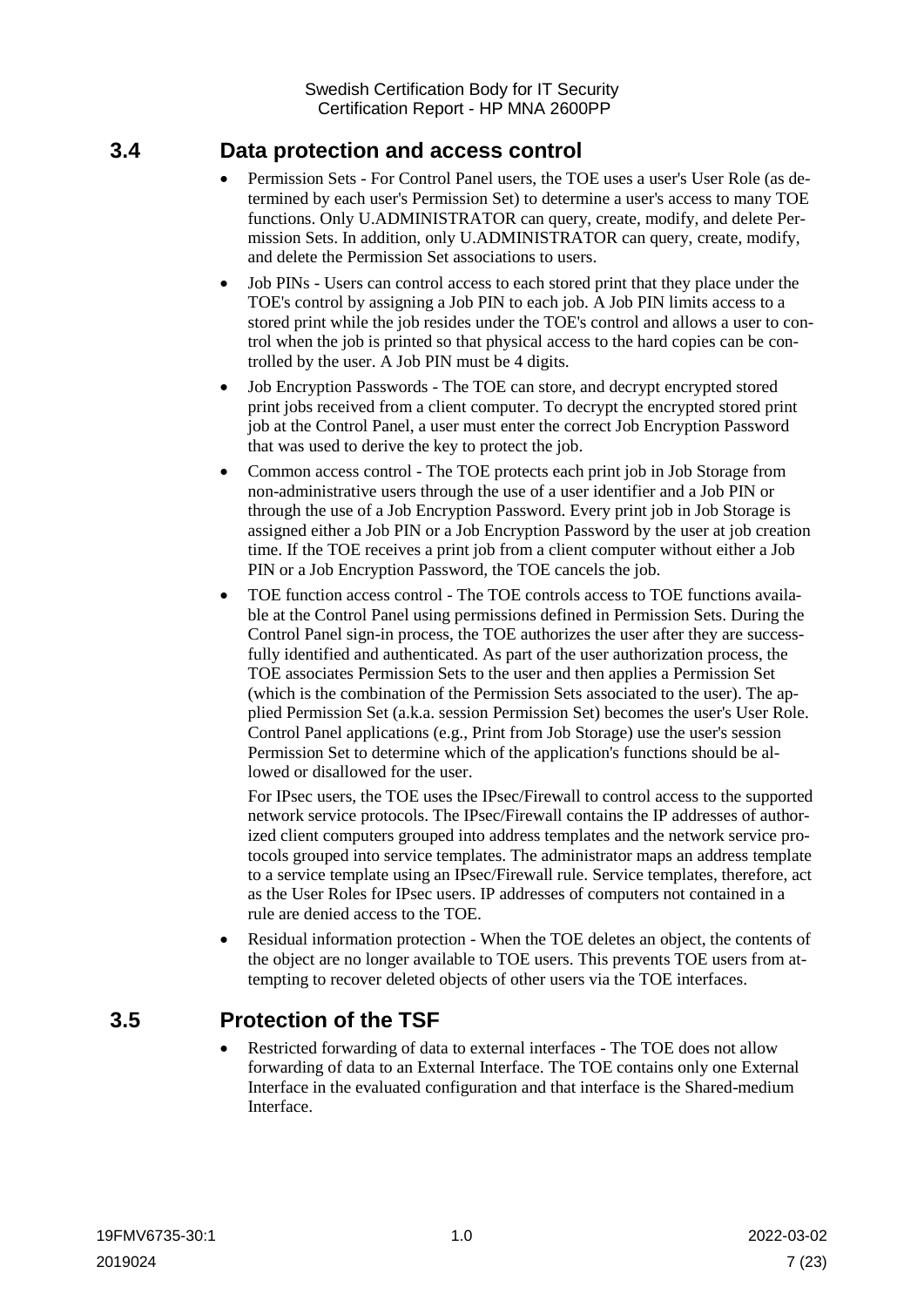- TSF self-testing The EWS interface allows an administrator (U.ADMINISTRATOR) to execute a set of TSF functional tests (including system clock verification, LDAP settings verification, and Windows settings verification), TSF data integrity tests, and TSF code integrity tests.
- Reliable timestamps The TOE contains a system clock that is used to generate reliable timestamps. In the evaluated configuration, the administrator must configure the TOE to synchronize its system clock with a Network Time Protocol (NTP) server.

### <span id="page-7-0"></span>**3.6 TOE access protection**

- Restricted forwarding of data to external interfaces The TOE does not allow forwarding of data to an External Interface. The TOE contains only one External Interface in the evaluated configuration and that interface is the Shared-medium Interface.
- TSF self-testing The EWS interface allows an administrator (U.ADMINISTRATOR) to execute a set of TSF functional tests (including system clock verification, LDAP settings verification, and Windows settings verification), TSF data integrity tests, and TSF code integrity tests.
- Reliable timestamps The TOE contains a system clock that is used to generate reliable timestamps. In the evaluated configuration, the administrator must configure the TOE to synchronize its system clock with a Network Time Protocol (NTP) server.

### <span id="page-7-1"></span>**3.7 Trusted channel communication and certificate management**

Shared-medium communications (i.e., Ethernet) between the TOE and other trusted IT products use a trusted channel mechanism to protect the communications from disclosure and modification. The TOE also ensures the cryptographic operations are validated during policy processing such as validating digital signatures or encrypting and decrypting data. IPsec with X.509v3 certificates is used to provide the trusted communication channels. The EWS (HTTP) allows administrators to manage X.509v3 certificates used by IPsec.

### <span id="page-7-2"></span>**3.8 User and access management**

The TOE supports the following roles:

- Administrators (U.ADMINISTRATOR)
- Users (U.NORMAL)

Administrators maintain and configure the TOE and Operational Environment. Users perform the standard print and document storage and retrieval functions on the system.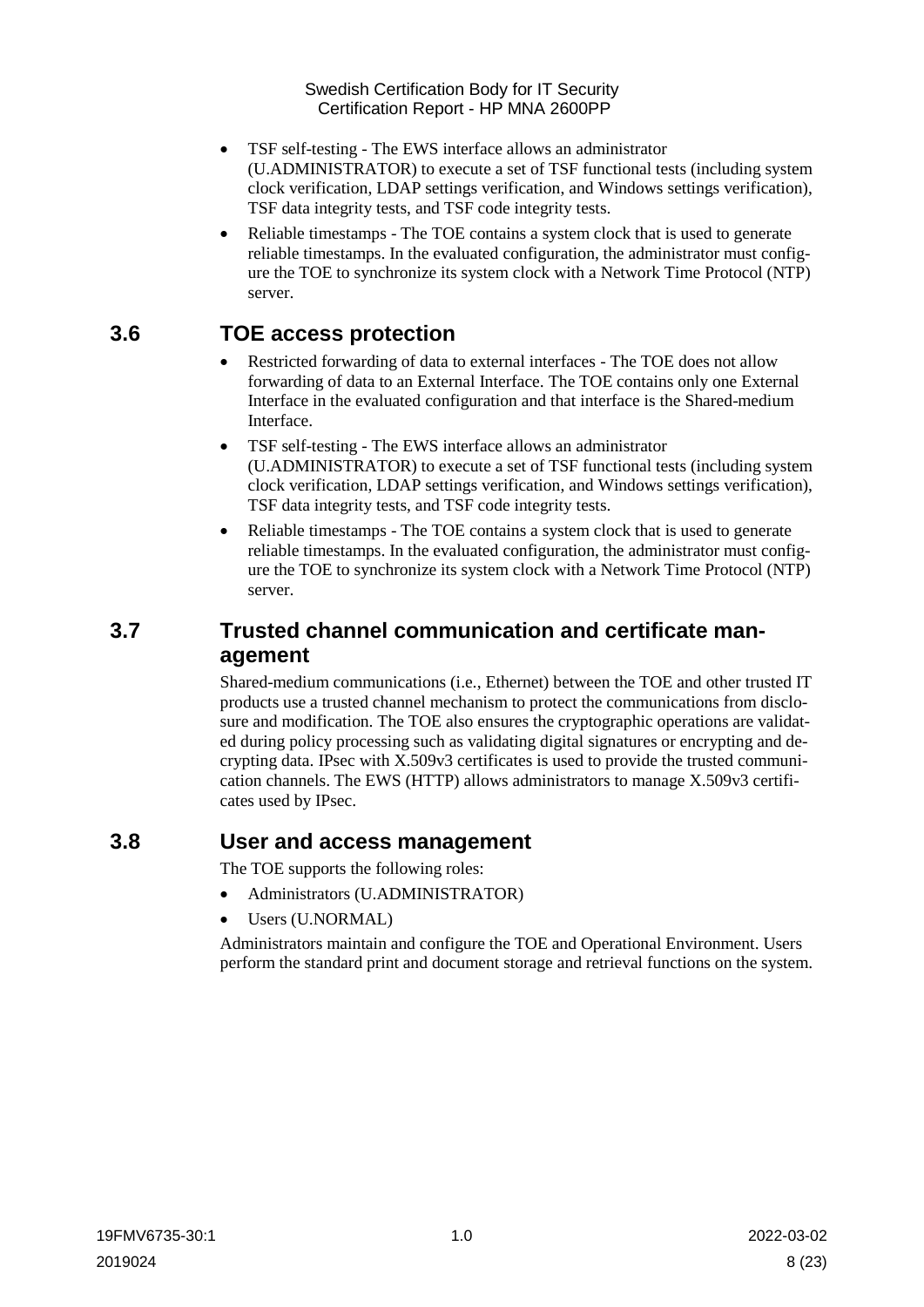# <span id="page-8-0"></span>**4 Assumptions and Clarification of Scope**

### <span id="page-8-1"></span>**4.1 Usage Assumptions**

The Security Target [ST] makes three assumptions on the usage of the TOE.

#### A.USER.TRAINING

TOE Users are aware of the security policies and procedures of their organization, and are trained and competent to follow those policies and procedures.

#### A.ADMIN.TRAINING

Administrators are aware of the security policies and procedures of their organization, are trained and competent to follow the manufacturer's guidance and documentation, and correctly configure and operate the TOE in accordance with those policies and procedures. The organization security policies and procedures include security awareness training covering topics such as how to identify and avoid clicking on malicious links.

#### A.ADMIN.TRUST

Administrators do not use their privileged access rights for malicious purposes.

### <span id="page-8-2"></span>**4.2 Environmental Assumptions**

The Security Target [ST] makes five assumptions on the operational environment of the TOE.

#### A.ACCESS.MANAGED

The TOE is located in a restricted or monitored environment that provides protection from unmanaged access to the physical components and data interfaces of the TOE.

#### A.ADMIN.PC.SECURE

The administrative computer is in a physically secured and managed environment and only the authorized administrator has access to it.

#### A.USER.PC.POLICY

User computers are configured and used in conformance with the organization's security policies.

#### A.SERVICES.RELIABLE

When the TOE uses any of the network services DNS, Kerberos, LDAP, NTP, SMTP, syslog, SMB, and/or WINS, these services provide reliable information and responses to the TOE.

#### A.EMAILS.PROTECTED

For emails received by the SMTP gateway from the TOE, the transmission of emails between the SMTP gateway and the email's destination is protected.

# <span id="page-8-3"></span>**4.3 Clarification of Scope**

The Security Target contains six threats, which have been considered during the evaluation.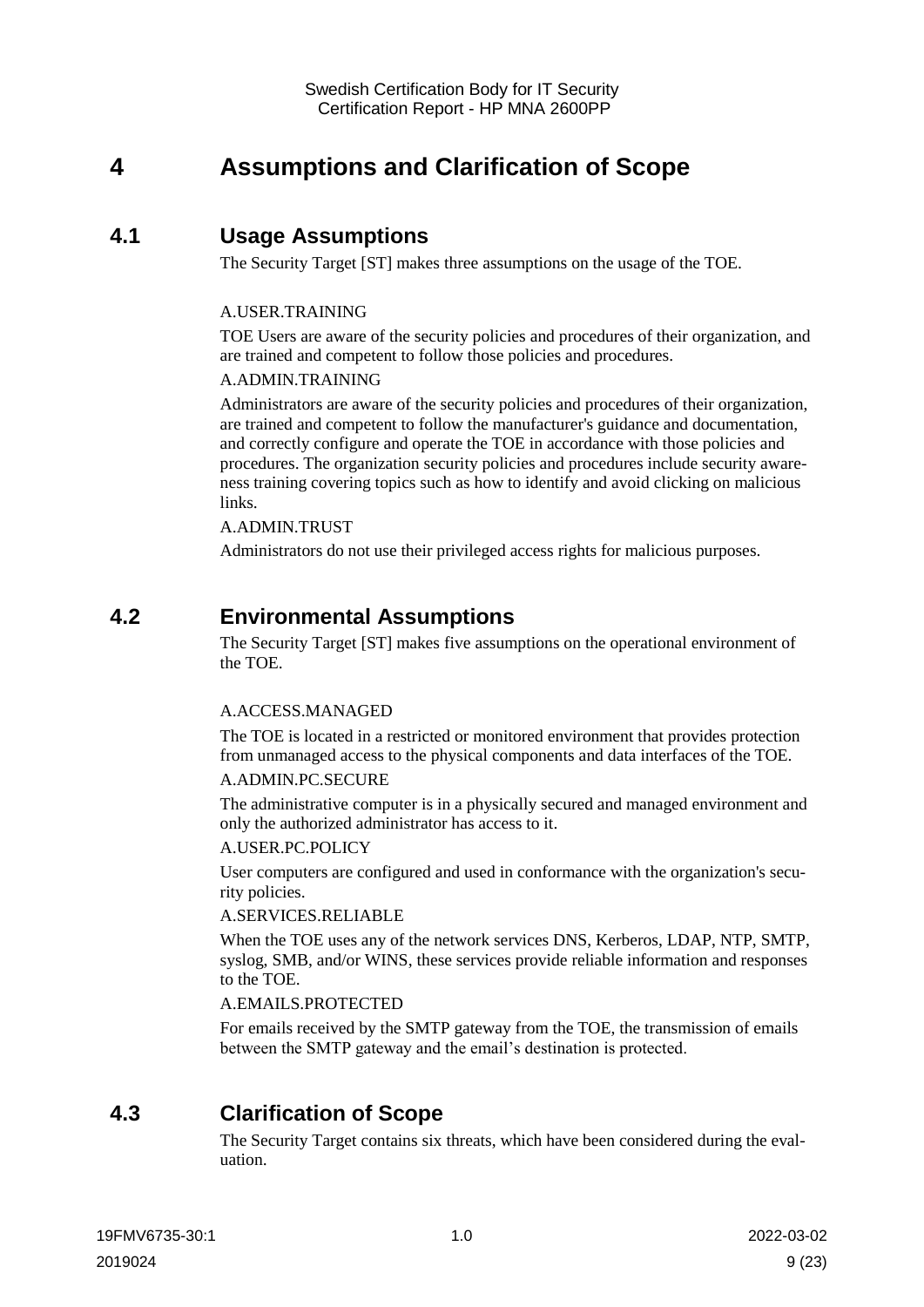#### T.DOC.DIS

User Document Data may be disclosed to unauthorized persons.

T.DOC.ALT

User Document Data may be altered by unauthorized persons.

T.FUNC.ALT

User Function Data may be altered by unauthorized persons.

T.PROT.ALT

TSF Protected Data may be altered by unauthorized persons.

T.CONF.DIS

TSF Confidential Data may be disclosed to unauthorized persons.

T.CONF.ALT

TSF Confidential Data may be altered by unauthorized persons.

The Security Target contains seven Organisational Security Policies (OSPs), which have been considered during the evaluation.

#### P.USER.AUTHORIZATION

To preserve operational accountability and security, Users will be authorized to use the TOE only as permitted by the TOE Owner.

#### P.SOFTWARE.VERIFICATION

To detect corruption of the executable code in the TSF, procedures will exist to selfverify executable code in the TSF.

#### P.AUDIT.LOGGING

To preserve operational accountability and security, records that provide an audit trail of TOE use and security-relevant events will be created, maintained, and protected from unauthorized disclosure or alteration, and will be reviewed by authorized personnel.

#### P.INTERFACE.MANAGEMENT

To preserve operational accountability and security, records that provide an audit trail of TOE use and security-relevant events will be created, maintained, and protected from unauthorized disclosure or alteration, and will be reviewed by authorized personnel.

#### P.ADMIN.PASSWORD

To restrict access to administrative tasks, the Device Administrator Password will be set in the evaluated configuration so that it is required to perform security-relevant actions through the EWS (HTTP), REST Web Services (HTTP), and at the Control Panel.

#### P.USERNAME.CHARACTER\_SET

To prevent ambiguous user names in the TOE's audit trail, the user names of the LDAP and Windows Sign In users must only contain ASCII printable characters except for the double quote (22 hex) and single quote (27 hex) characters (i.e., allowed ASCII characters in hexadecimal: 20, 21, 23 - 26, 28 - 7E).

#### P.REMOTE\_PANEL.DISALLOWED

To preserve operational accountability and security, administrators must not use the Remote Control-Panel feature.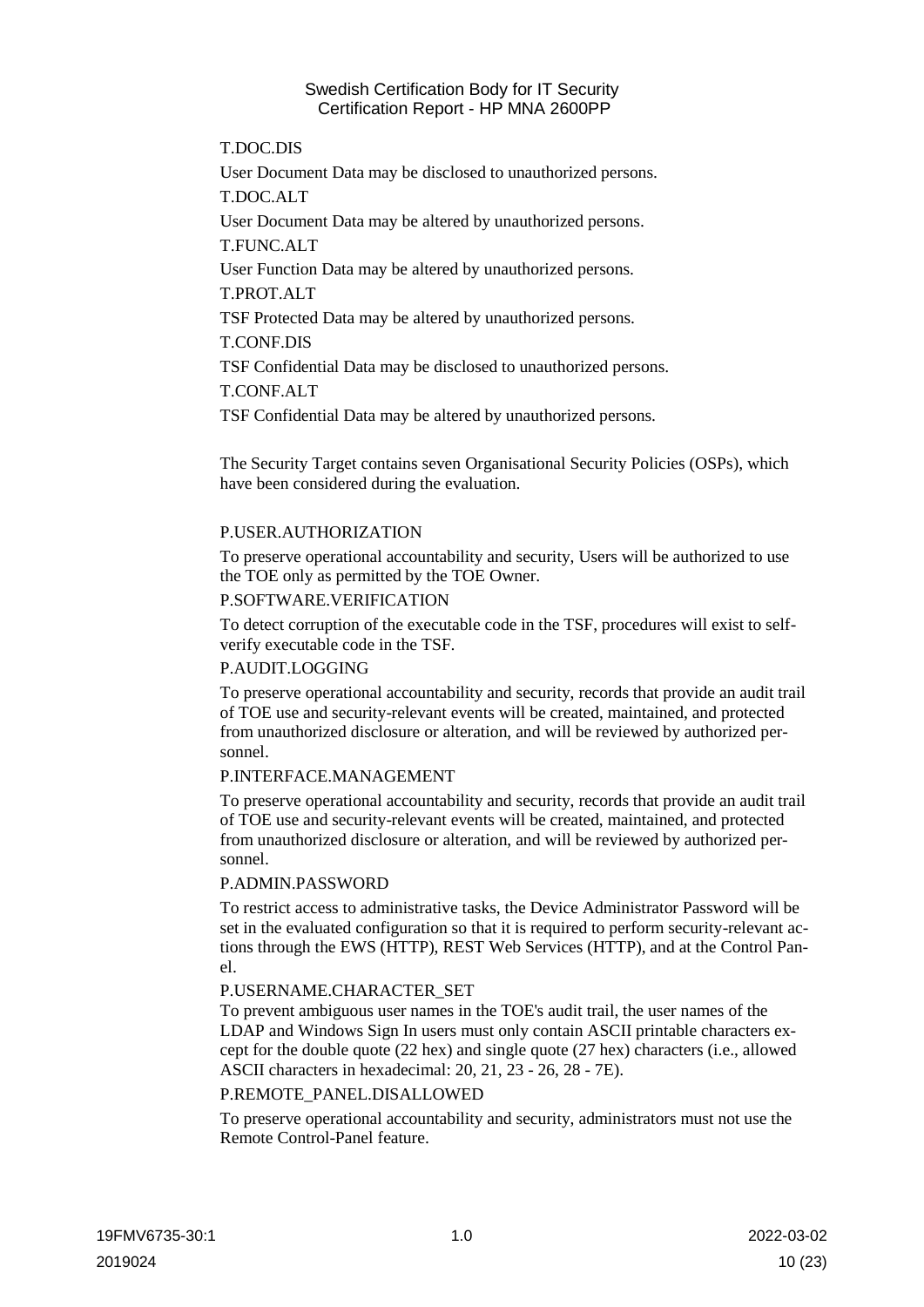# <span id="page-10-0"></span>**5 Architectural Information**

The TOE is the firmware of an SFP designed to be shared by many client computers and human users. It can be connected to a wired local network through the embedded Jetdirect Inside print server's built-in Ethernet or to a USB device using its USB port (but the use of which must be disabled in the evaluated configuration).

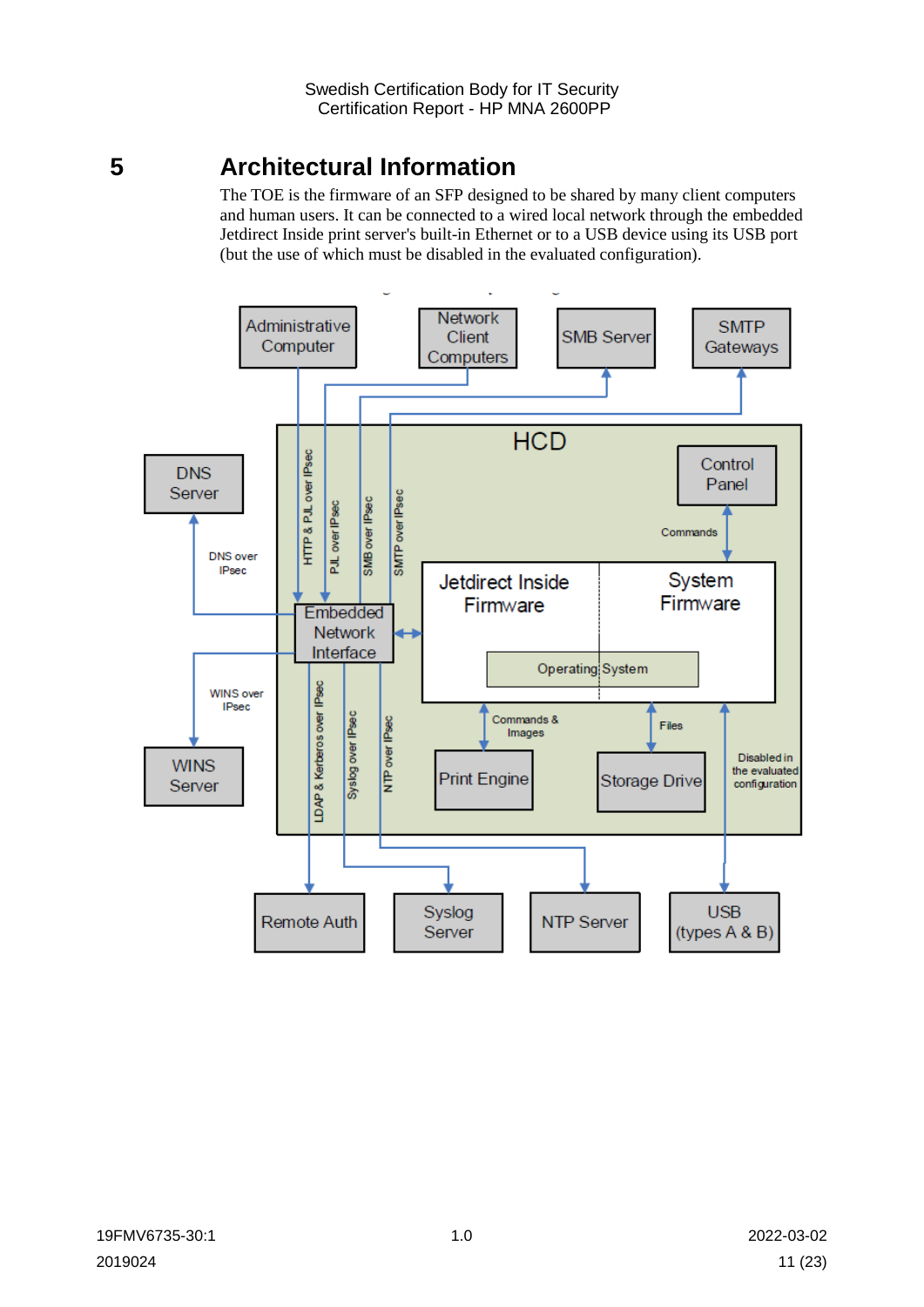# <span id="page-11-0"></span>**6 Documentation**

| [CCECG]         | Common Criteria Evaluated Configuration Guide for HP<br><b>Single-function Printers</b><br>HP Color LaserJet Enterprise M856,<br>HP Color LaserJet Managed E85055,<br>HP Color LaserJet Managed E55040dn,<br>HP LaserJet Enterprise M610/M611/M612<br>Edition 1, 4/2021 |
|-----------------|-------------------------------------------------------------------------------------------------------------------------------------------------------------------------------------------------------------------------------------------------------------------------|
| $[M856-UG]$     | HP Color LaserJet Enterprise M856<br><b>User Guide</b><br>Edition 1, 10/2019                                                                                                                                                                                            |
| $[M856-IG]$     | HP Color LaserJet Enterprise M856<br>M856dn<br>M856x<br><b>Installation Guide</b><br>2019                                                                                                                                                                               |
| $[E85055-UG]$   | HP Color LaserJet Managed E85055<br><b>User Guide</b><br>Edition 1, 10/2019                                                                                                                                                                                             |
| $[E85055-IG]$   | HP Color LaserJet Managed E85055<br>E85055dn<br><b>Installation Guide</b><br>2019                                                                                                                                                                                       |
| [E55040-UG]     | HP Color LaserJet Managed E55040dn<br><b>User Guide</b><br>Edition 1, 10/2019                                                                                                                                                                                           |
| $[E55040-IG]$   | HP Color LaserJet Managed E55040dn<br>E55040dn<br><b>Installation Guide</b><br>2019                                                                                                                                                                                     |
| $[M610_1_2-UG]$ | HP LaserJet Enterprise M610<br>HP LaserJet Enterprise M611<br>HP LaserJet Enterprise M612<br><b>User Guide</b><br>Edition 1, 05/2020                                                                                                                                    |
| $[M610_1_2-HG]$ | HP LaserJet Enterprise M610                                                                                                                                                                                                                                             |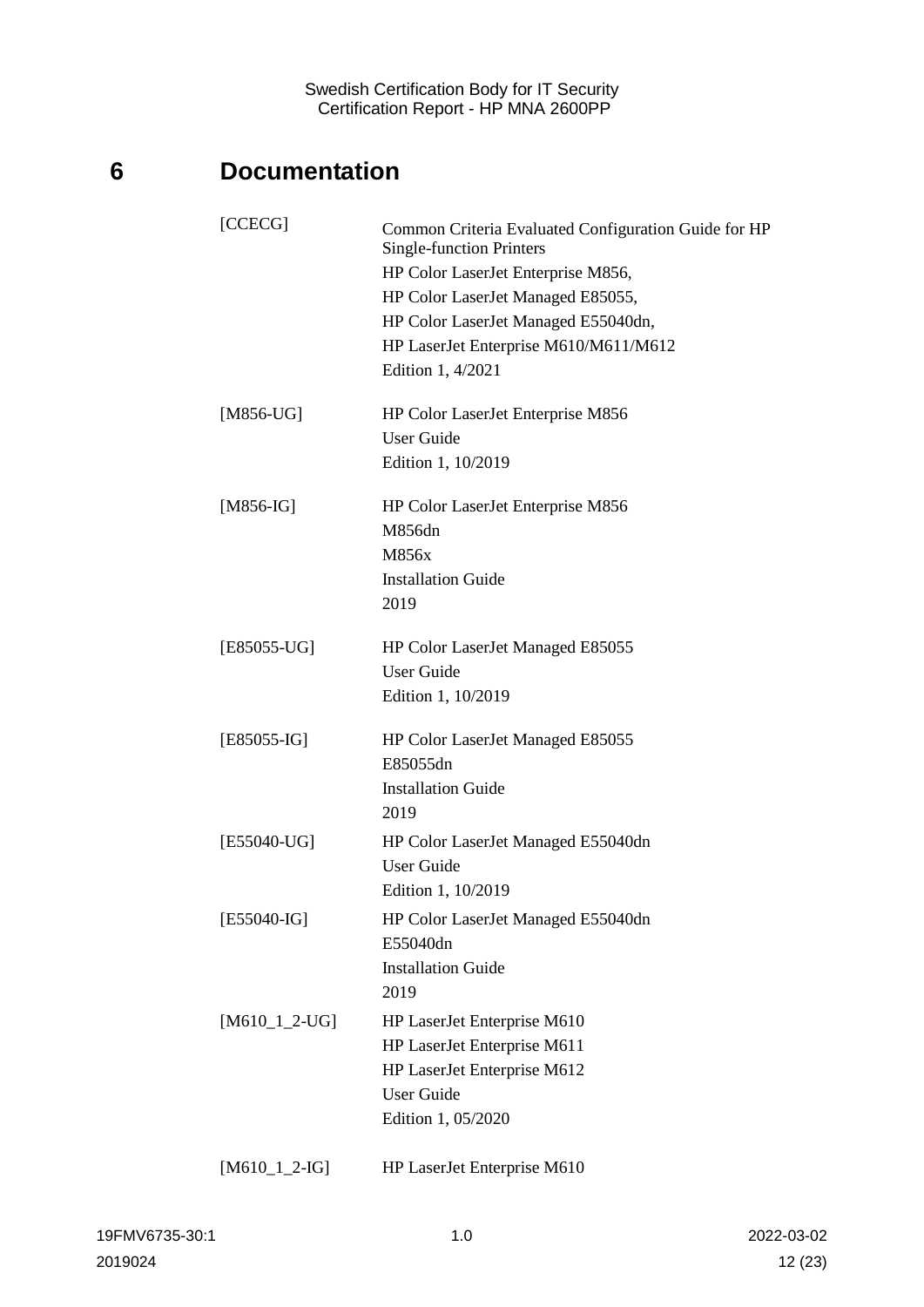> HP LaserJet Enterprise M611 HP LaserJet Enterprise M612 M610, M611, M612 Installation Guide 2020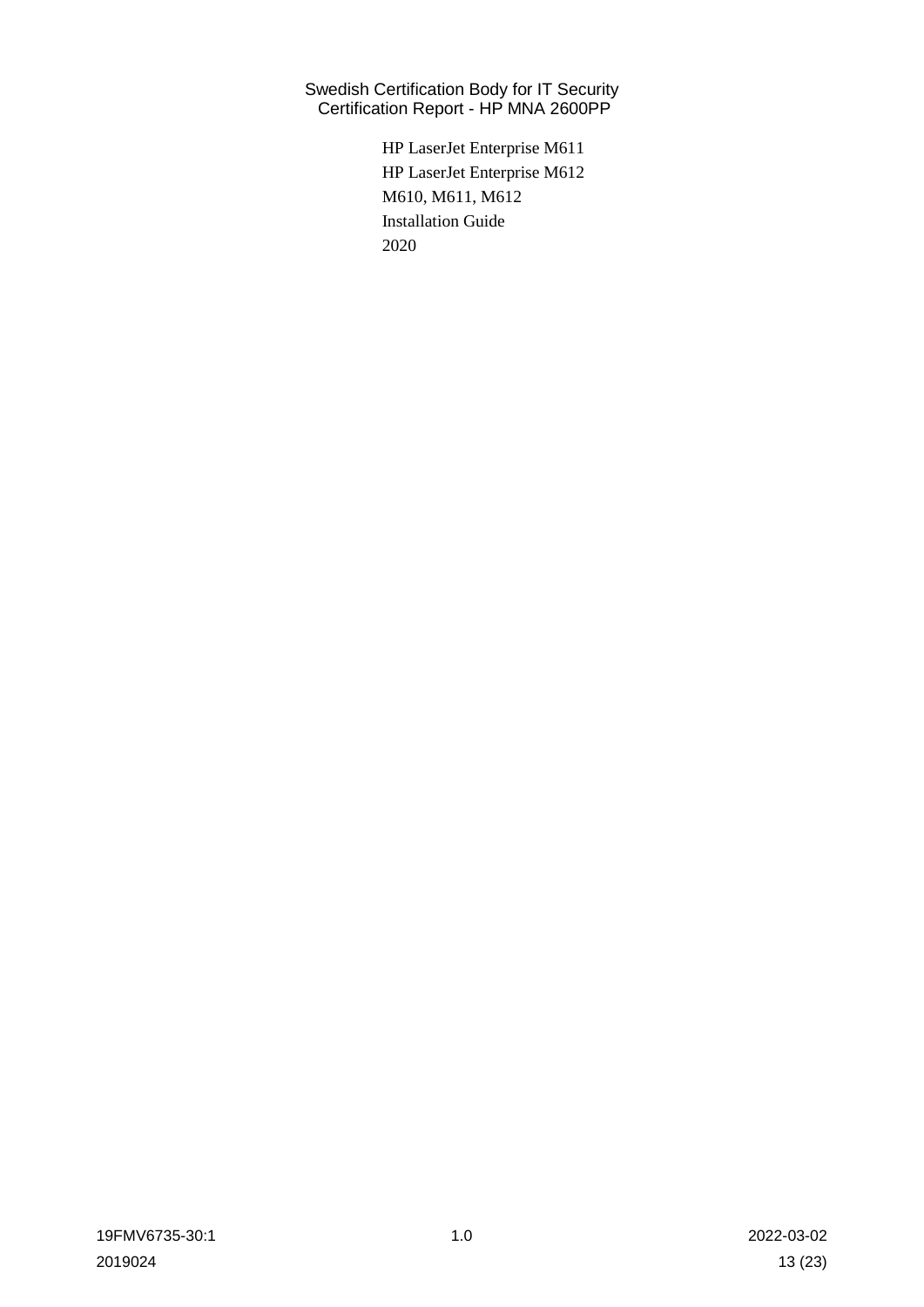# <span id="page-13-0"></span>**7 IT Product Testing**

### <span id="page-13-1"></span>**7.1 Developer Testing**

Testing was performed by the developer at the HP site in Boise, Idaho, USA. The evaluator notes that the testing is performed both automatically and manually. All tests were passed successfully. The approach for testing was to provide at least one test case for each Security Functional Requirement mapped to the TOE security functionality. The developer reported that all tests were completed successfully.

# <span id="page-13-2"></span>**7.2 Evaluator Testing**

The evaluator therefore re-executed 55 developer automated tests, 4 developer manual tests and 3 developer IPsec tests. The sample was chosen to cover all TSFIs and subsystems classified as SFR-enforcing and supporting. All tests performed by the evaluator were completed successfully.

# <span id="page-13-3"></span>**7.3 Penetration Testing**

Penetration testing was performed against the TOE interfaces that are accessible to a potential attacker. I.e., the IPv4 and IPv6 TCP and UDP ports of the TOE. The evaluator examined all potential interfaces (UDP and TCP ports), i.e., all IPv4 and IPv6 UDP and TCP ports. The results of the port scan indicate that no attack surface is present.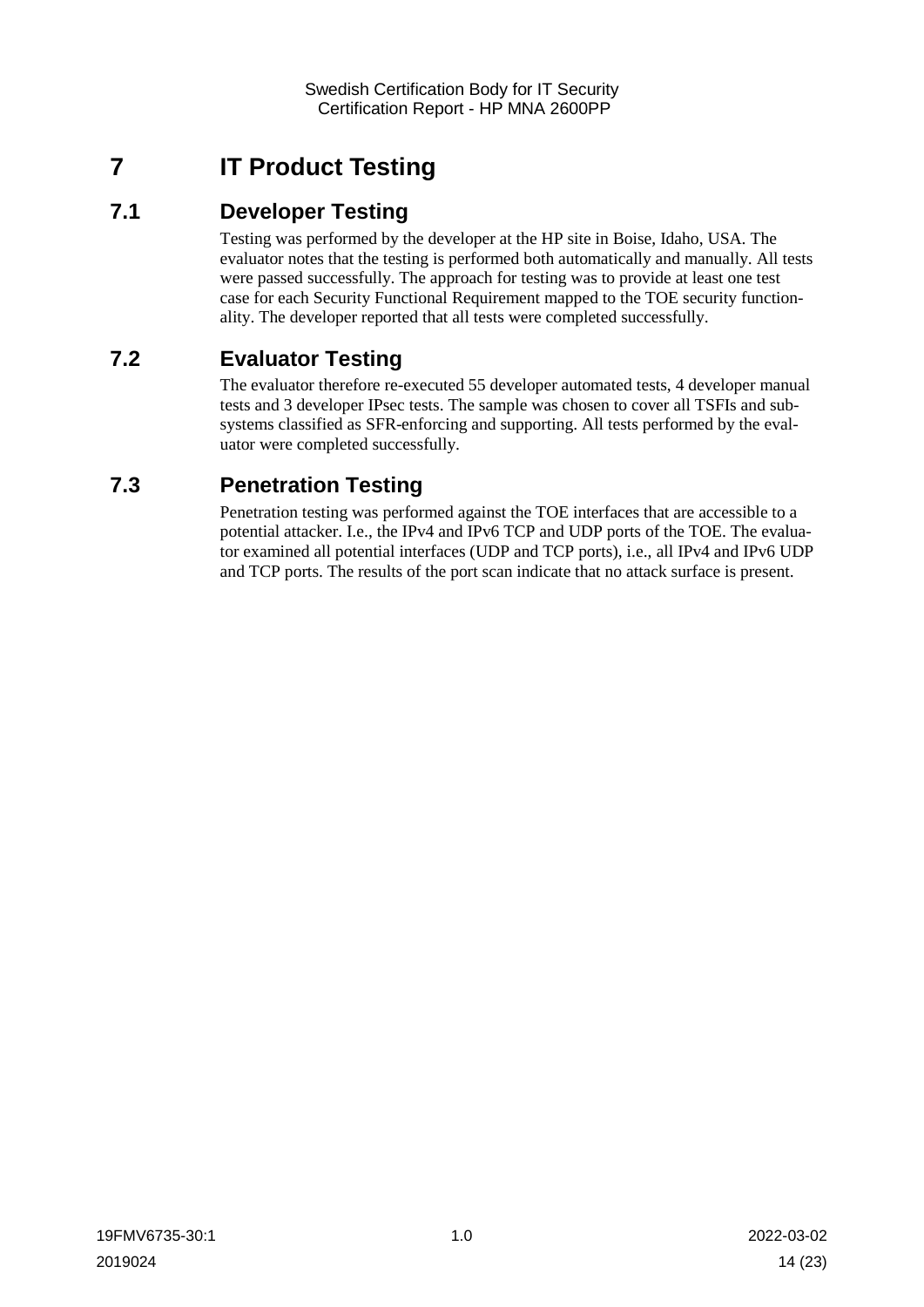# <span id="page-14-0"></span>**8 Evaluated Configuration**

The following items need to be adhered to in the evaluated configuration:

- Only one Administrative Computer is used to manage the TOE.
- Third-party solutions must not be installed on the TOE.
- Licenses must not be installed to enable features beyond what is supported in the evaluated configuration.
- Remote Control-Panel use is disallowed per P.REMOTE\_PANEL.DISALLOWED.
- OAUTH2 use is disallowed.
- SNMP over HTTP use is disallowed.
- The Service PIN, used by a customer support engineer to access functions available to HP support personnel, must be disabled.
- All stored jobs must be assigned a Job PIN or Job Encryption Password.
- Device USB and Host USB plug and play must be disabled.
- Control Panel Mandatory Sign-In must be enabled (this disables the Guest role).
- When using Windows Sign In, the Windows domain must reject Microsoft NT LAN Manager (NTLM) connections.
- User names for the LDAP and Windows Sign In users must only contain the characters defined in P.USERNAME.CHARACTER\_SET.
- Local Device Sign In accounts must not be created (i.e., only the built-in Device Administrator account is allowed as a Local Device Sign In account).
- Device Administrator Password must be set as per P.ADMIN.PASSWORD.
- Remote Configuration Password must not be configured.
- PJL device access commands must be disabled.
- Firmware upgrades sent as print jobs through P9100 interface must be disabled.
- PJL drive access and PS drive access must be disabled.
- Wireless functionality must be disabled: o Near Field Communication (NFC) must be disabled.
	- Bluetooth Low Energy (BLE) must be disabled.
	- Wireless Direct Print must be disabled.
	- Wireless station must be disabled.
- Jetdirect Inside management via telnet and FTP must be disabled.
- Jetdirect XML Services must be disabled.
- SNMP must be disabled.
- IPsec authentication using X.509v3 certificates must be enabled (IPsec authentication using Kerberos or Pre-Shared Key is not supported).
- IPsec Authentication Headers (AH) must be disabled.
- Access must be blocked to the following Web Services (WS) using the Jetdirect Inside's IPsec/Firewall:
	- Open Extensibility Platform device (OXPd) Web Services
	- WS<sup>\*</sup> Web Services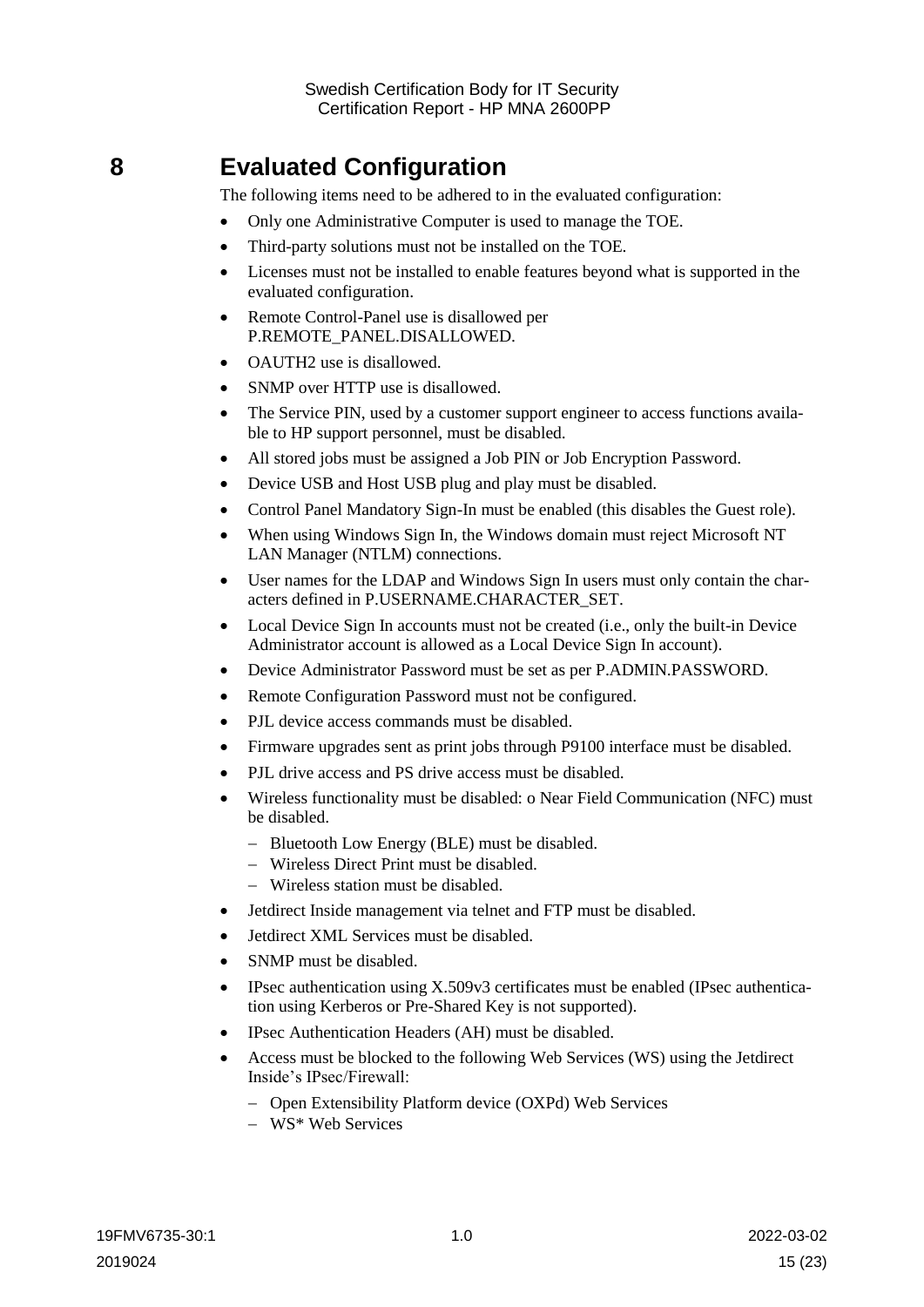# <span id="page-15-0"></span>**9 Results of the Evaluation**

The evaluators applied each work unit of the Common Methodology [CEM] within the scope of the evaluation, and concluded that the TOE meets the security objectives stated in the Security Target [ST] for an attack potential of Basic.

The certifier reviewed the work of the evaluators and determined that the evaluation was conducted in accordance with the Common Criteria [CC].

The evaluators' overall verdict is PASS.

The verdicts for the assurance classes and components are summarised in the following table:

| Assurance Class Name / Assurance Family Name | Short name (includ-<br>ing component iden-<br>tifier for assurance<br>families) | Verdict     |
|----------------------------------------------|---------------------------------------------------------------------------------|-------------|
| Development                                  | <b>ADV</b>                                                                      | <b>PASS</b> |
| Security Architecture                        | ADV_ARC.1                                                                       | <b>PASS</b> |
| Functional specification                     | ADV_FSP.3                                                                       | <b>PASS</b> |
| TOE design                                   | ADV_TDS.2                                                                       | <b>PASS</b> |
| Guidance documents                           | <b>AGD</b>                                                                      | <b>PASS</b> |
| Operational user guidance                    | AGD_OPE.1                                                                       | <b>PASS</b> |
| Preparative procedures                       | AGD_PRE.1                                                                       | <b>PASS</b> |
| Life-cycle support                           | <b>ALC</b>                                                                      | <b>PASS</b> |
| CM capabilities                              | ALC_CMC.3                                                                       | <b>PASS</b> |
| CM scope                                     | ALC_CMS.3                                                                       | <b>PASS</b> |
| Delivery                                     | ALC_DEL.1                                                                       | <b>PASS</b> |
| Development security                         | ALC_DSV.1                                                                       | <b>PASS</b> |
| Flaw remediation                             | ALC_FLR.2                                                                       | <b>PASS</b> |
| Life-cycle definition                        | ALC LCD.1                                                                       | <b>PASS</b> |
| Security Target evaluation                   | ASE                                                                             | <b>PASS</b> |
| ST introduction                              | ASE_INT.1                                                                       | <b>PASS</b> |
| Conformance claims                           | ASE_CCL.1                                                                       | <b>PASS</b> |
| Security problem definition                  | ASE_SPD.1                                                                       | <b>PASS</b> |
| Security objectives                          | ASE_OBJ.2                                                                       | <b>PASS</b> |
| Extended components definition               | ASE_ECD.1                                                                       | <b>PASS</b> |
| Security requirements                        | ASE_REQ.2                                                                       | <b>PASS</b> |
| TOE summary specification                    | ASE_TSS.1                                                                       | <b>PASS</b> |
| <b>Tests</b>                                 | ATE                                                                             | <b>PASS</b> |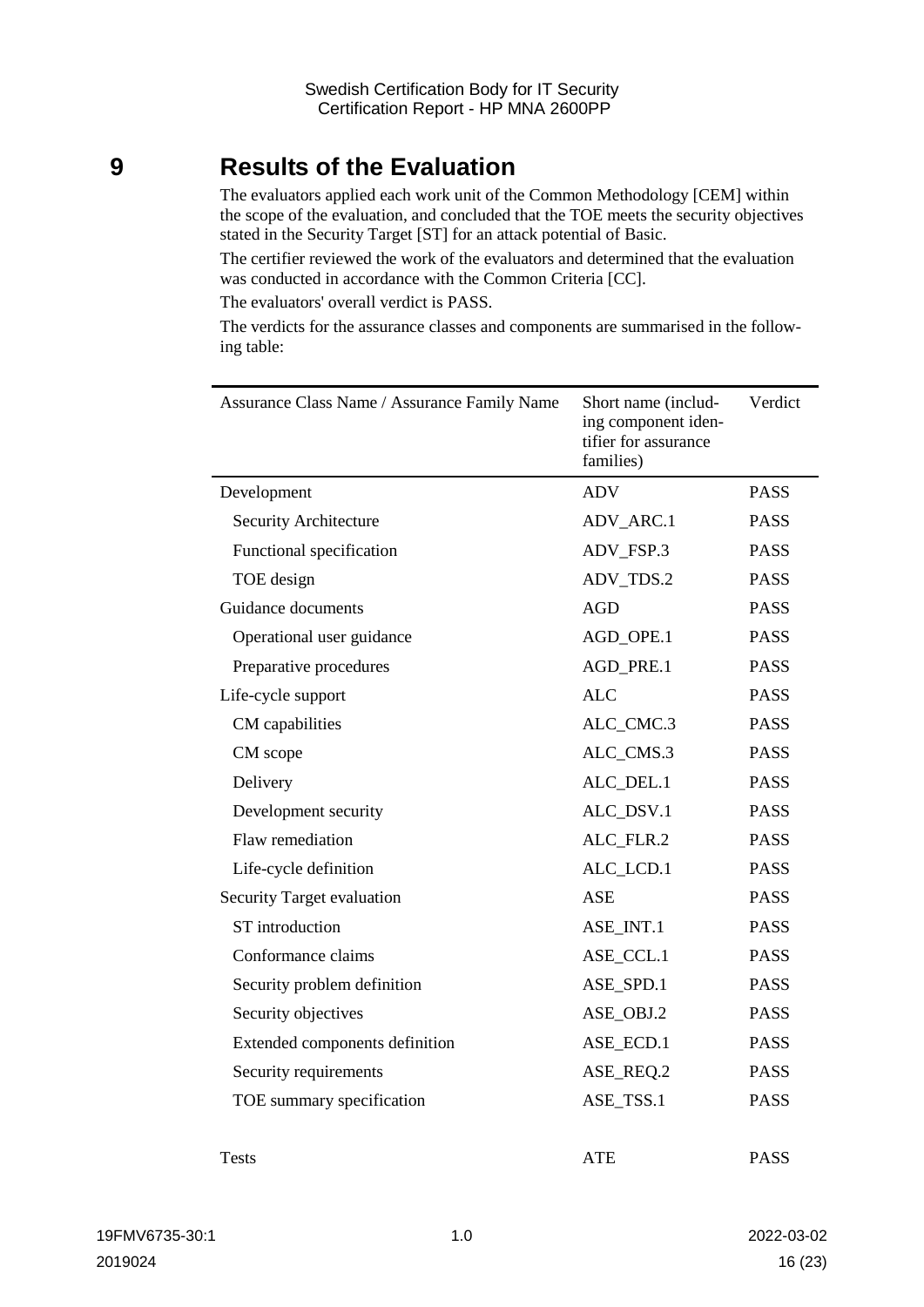| Coverage                 | ATE COV.2  | <b>PASS</b> |
|--------------------------|------------|-------------|
| Depth                    | ATE DPT.1  | <b>PASS</b> |
| <b>Functional tests</b>  | ATE FUN.1  | <b>PASS</b> |
| Independent testing      | ATE IND.2  | <b>PASS</b> |
| Vulnerability assessment | <b>AVA</b> | <b>PASS</b> |
| Vulnerability analysis   | AVA VAN.2  | <b>PASS</b> |
|                          |            |             |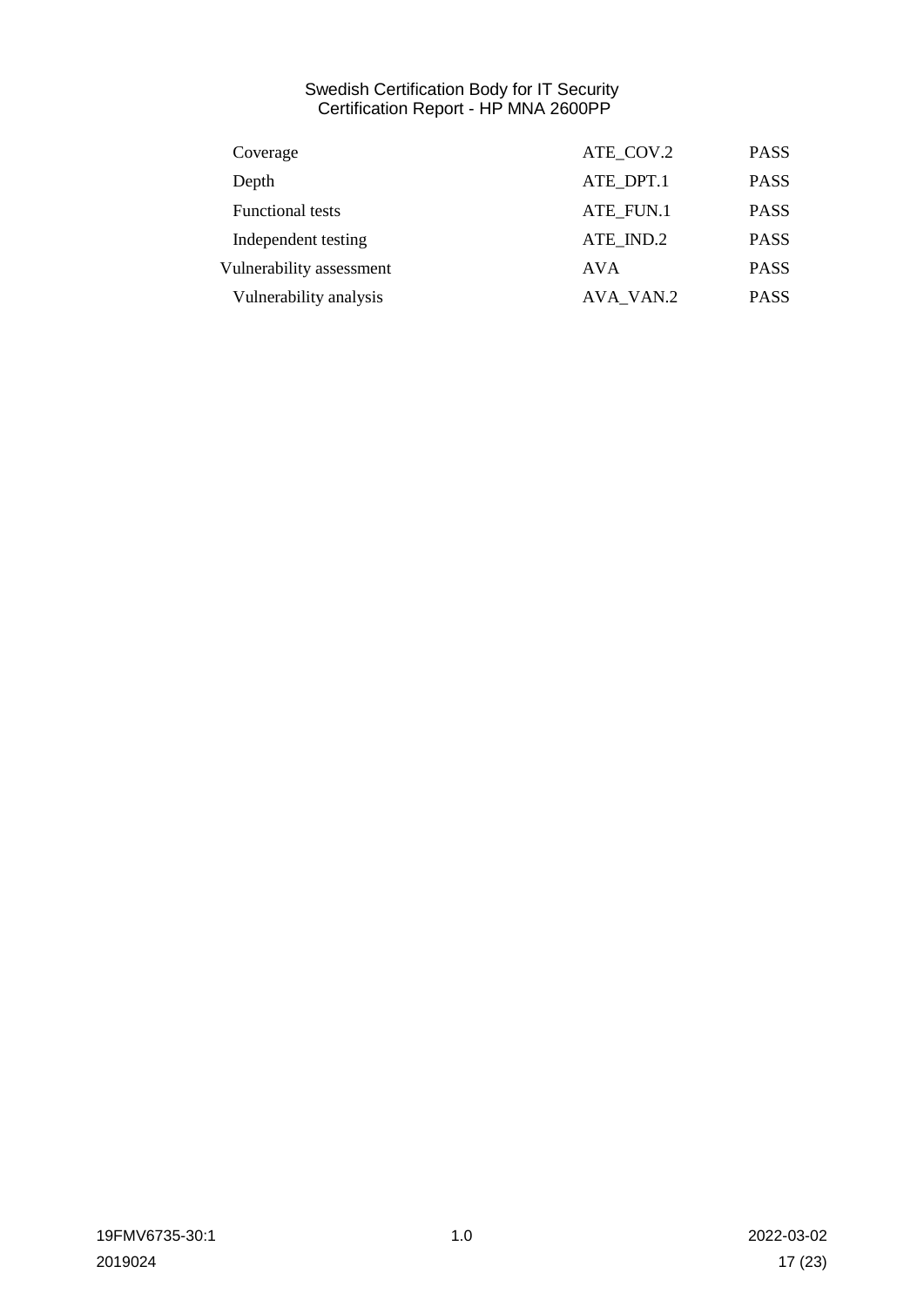# <span id="page-17-0"></span>**10 Evaluator Comments and Recommendations**

The additional recommendation is applicable for

• HP MNA 2600PP (CSEC2019024) – TOE: HP FutureSmart 4.10 Firmware for the HP Color LaserJet Enterprise M856, HP Color LaserJet Managed E85055, HP Color LaserJet Managed E55040, and HP LaserJet Enterprise M610/M611/M612 printers

The evaluators identified a residual vulnerability in the TOE mentioned above. The vendor HP Inc. has released a fix in an updated firmware version, see [https://support.hp.com/us-en/document/ish\\_5000383-5000409-16,](https://support.hp.com/us-en/document/ish_5000383-5000409-16) which mitigates the vulnerability.

The evaluation was performed using the Evaluation Assurance Level (EAL) 3, augmented by ALC\_FLR.2. This means that the evaluators also evaluated the flaw remediation process to verify that the developer has established flaw remediation procedures that describe the tracking of security flaws, the identification of corrective actions, and the distribution of corrective action information to TOE users. Additionally, it also includes whether the developer's procedures provide for the corrections of security flaws, for the receipt of flaw reports from TOE users, and for assurance that the corrections introduce no new security flaws.

The evaluator notes that the security patch was not included in the evaluation. It is therefore the responsibility of the individual organization to determine their potential risks and benefits associated with installing newer product versions or additional firmware/software/hardware that was not subject to this evaluation, and by doing so to deviate from the evaluated configuration that has been certified. However, the TOE users are recommended to update their printer firmware to prevent potential exploitation of this vulnerability.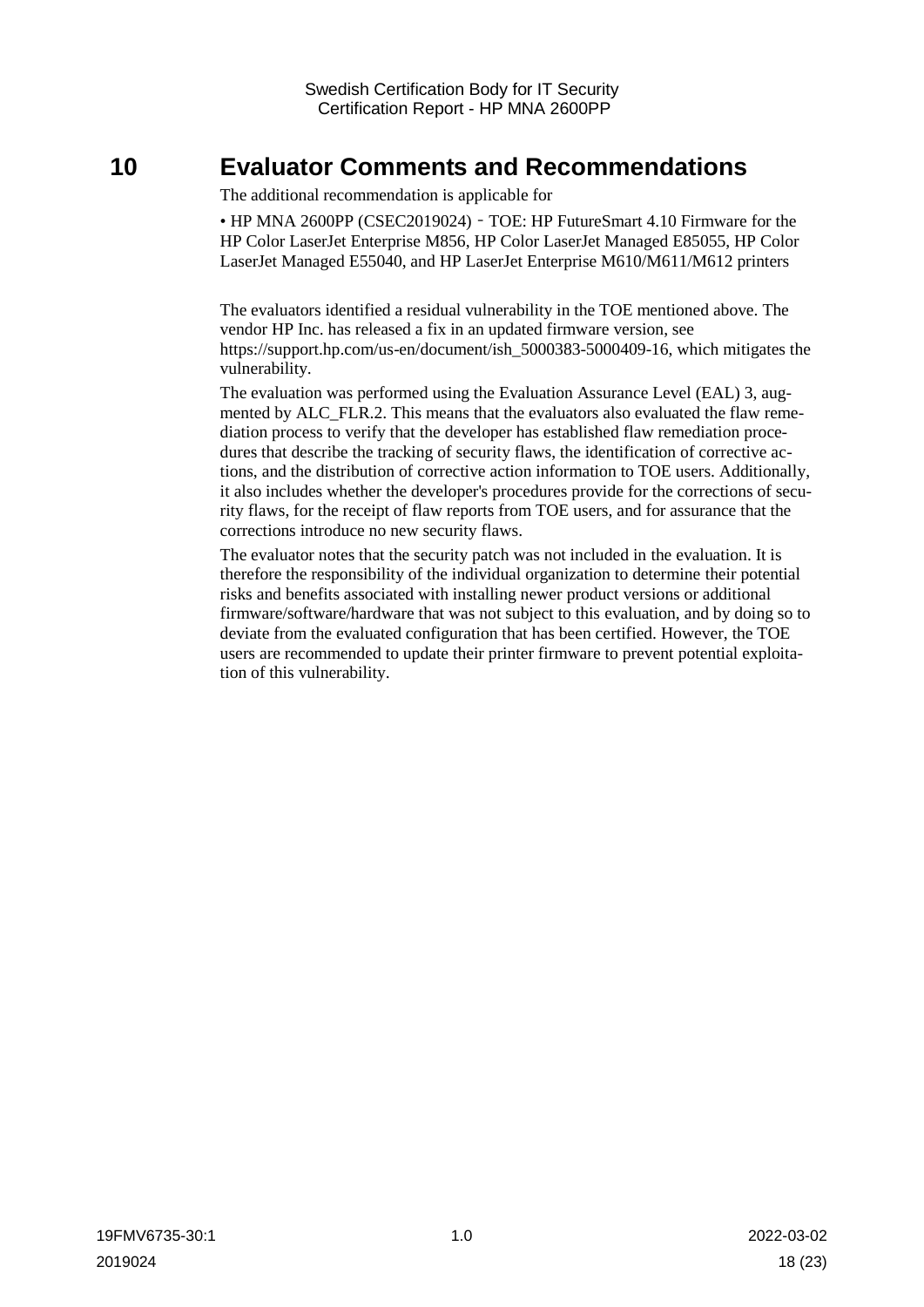# <span id="page-18-0"></span>**11 Certifier Comments**

The certifier is aware of the occurrence of a residual vulnerability in the TOE. The certification is conducted at EAL3 augmented with ALC\_FLR.2 indicating that the developer's intention is to maintain and update the TOE in order to keep it relevant over time. The certifier notes that the vendor HP Inc. has released a fix in an updated firmware version, see https://support.hp.com/usen/document/ish\_5000383-5000409- 16, which mitigates the residual vulnerability.

As the threat landscape is shifting at a high pace, the current security level of printers can swiftly change, as new potential vulnerabilities that could affect the TOE or its underlying platform are regularly discovered. The certifier notes that while updating the application or its environment will put it outside of the evaluated configuration, for many scenarios a reasonable policy would be to keep products up to date with the latest version of the firmware/software. However, the benefit of installing firmware/software updates must be balanced with the potential risks that such changes might have unexpected effect on the behavior of the evaluated security functionality.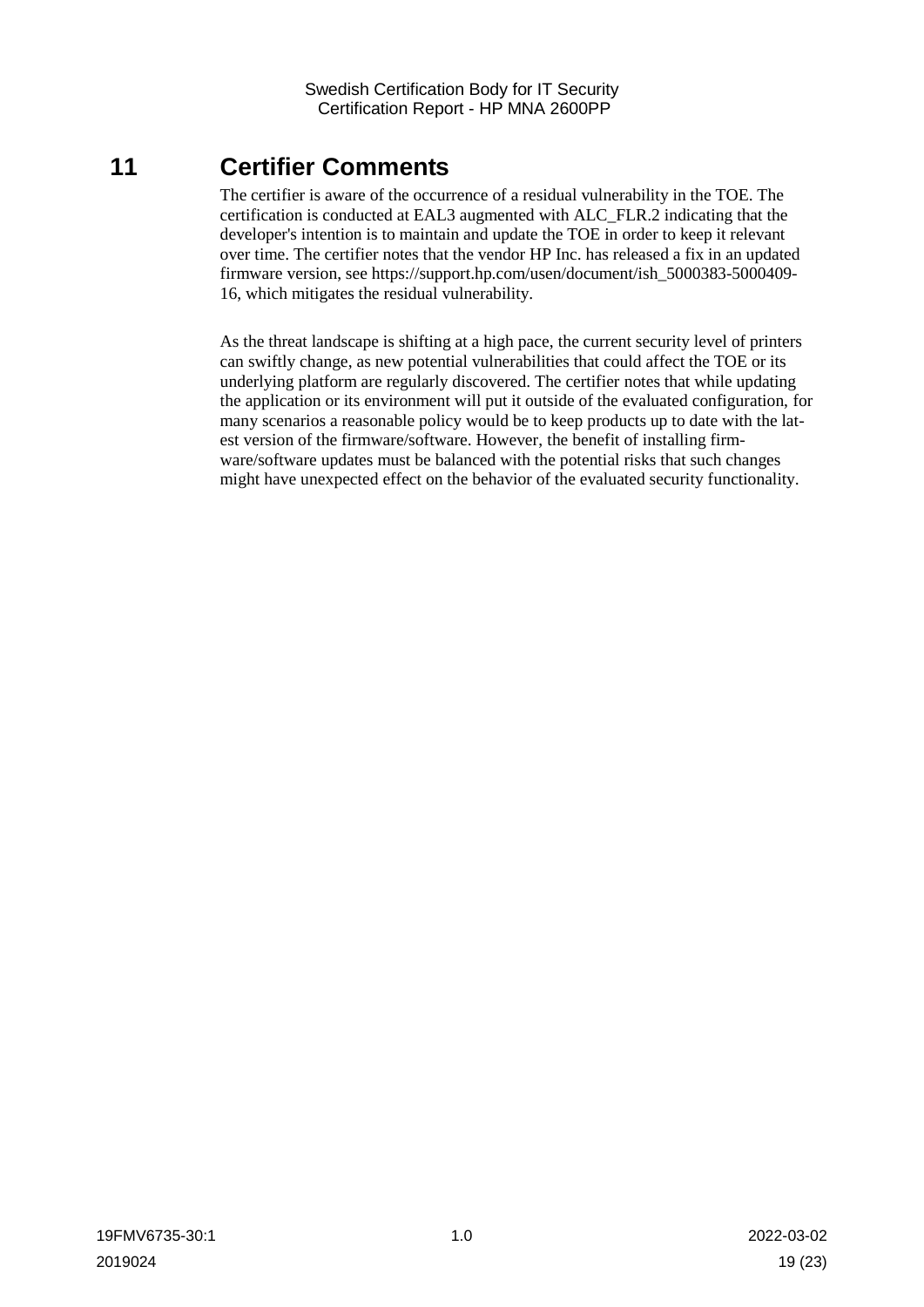# <span id="page-19-0"></span>**12 Glossary**

| AH                                                                           | Authentication Header (IPsec)                             |  |  |
|------------------------------------------------------------------------------|-----------------------------------------------------------|--|--|
| <b>ASCII</b>                                                                 | American Standard Code for Information Interchange        |  |  |
| CA                                                                           | <b>Certificate Authority</b>                              |  |  |
| CEM                                                                          | Common Methodology for Information Technology Securi-     |  |  |
|                                                                              | ty, document describing the methodology used in Common    |  |  |
|                                                                              | Criteria evaluations                                      |  |  |
| DNS                                                                          | Domain Name System                                        |  |  |
| EWS                                                                          | <b>Embedded Web Server</b>                                |  |  |
| <b>HCD</b>                                                                   | <b>Hardcopy Device</b>                                    |  |  |
| <b>HTML</b>                                                                  | <b>Hypertext Markup Language</b>                          |  |  |
| <b>HTTP</b>                                                                  | <b>Hypertext Transfer Protocol</b>                        |  |  |
| IEEE                                                                         | Institute of Electrical and Electronics Engineers, Inc.   |  |  |
| IP                                                                           | <b>Internet Protocol</b>                                  |  |  |
| <b>IPsec</b>                                                                 | <b>Internet Protocol Security</b>                         |  |  |
| <b>ITSEF</b><br>IT Security Evaluation Facility, test laboratory licensed to |                                                           |  |  |
|                                                                              | operate within a evaluation and certification scheme      |  |  |
| LCD                                                                          | <b>Liquid Crystal Display</b>                             |  |  |
| LDAP                                                                         | <b>Lightweight Directory Access Protocol</b>              |  |  |
| OXP                                                                          | Open Extensibility Platform                               |  |  |
| OXPd                                                                         | OXP device layer                                          |  |  |
| PIN                                                                          | <b>Personal Identification Number</b>                     |  |  |
| PJL                                                                          | Printer Job Language                                      |  |  |
| <b>SFR</b>                                                                   | <b>Security Functional Requirement</b>                    |  |  |
| <b>SMTP</b>                                                                  | Simple Mail Transfer Protocol                             |  |  |
| <b>SNMP</b>                                                                  | Simple Network Management Protocol                        |  |  |
| Security Target, document containing security requirements<br>ST             |                                                           |  |  |
|                                                                              | and specifications, used as the basis of a TOE evaluation |  |  |
| TOE                                                                          | Target of Evaluation                                      |  |  |
| USB                                                                          | <b>Universal Serial Bus</b>                               |  |  |
| XML                                                                          | Extensible Markup Language                                |  |  |
|                                                                              |                                                           |  |  |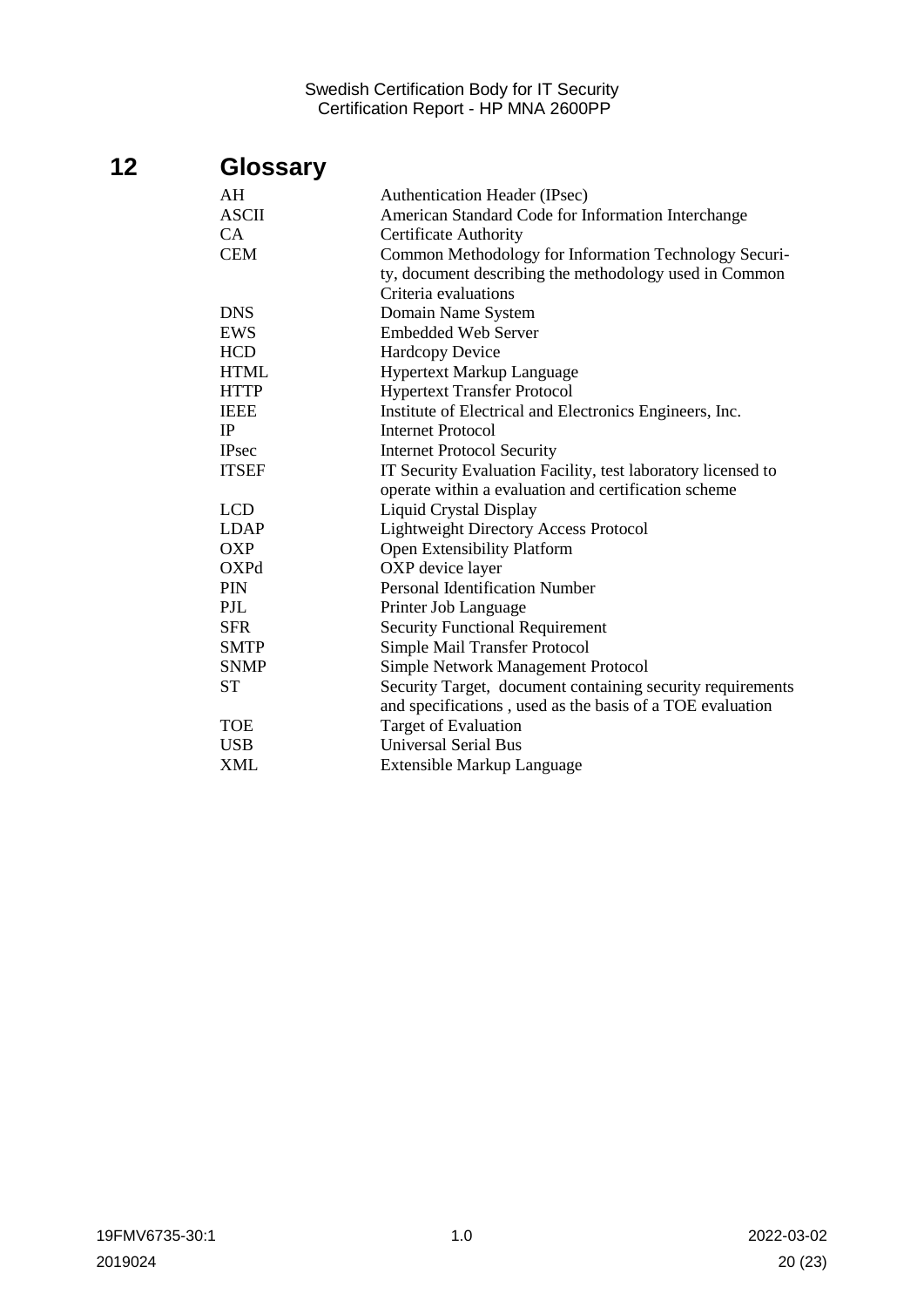# <span id="page-20-0"></span>**13 Bibliography**

| <b>ST</b>     | HP Color LaserJet Enterprise M856, HP Color LaserJet<br>Managed E85055, HP Color LaserJet Managed E55040, HP<br>LaserJet Enterprise M610/M611/M612 Security Target,<br>document version 1.2                                                                             |
|---------------|-------------------------------------------------------------------------------------------------------------------------------------------------------------------------------------------------------------------------------------------------------------------------|
| <b>CCECG</b>  | Common Criteria Evaluated Configuration Guide for HP<br><b>Single-function Printers</b><br>HP Color LaserJet Enterprise M856,<br>HP Color LaserJet Managed E85055,<br>HP Color LaserJet Managed E55040dn,<br>HP LaserJet Enterprise M610/M611/M612<br>Edition 1, 4/2021 |
| M856-UG       | HP Color LaserJet Enterprise M856<br><b>User Guide</b><br>Edition 1, 10/2019                                                                                                                                                                                            |
| M856-IG       | HP Color LaserJet Enterprise M856<br>M856dn<br>M856x<br><b>Installation Guide</b><br>2019                                                                                                                                                                               |
| E85055-UG     | HP Color LaserJet Managed E85055<br><b>User Guide</b><br>Edition 1, 10/2019                                                                                                                                                                                             |
| E85055-IG     | HP Color LaserJet Managed E85055<br>E85055dn<br><b>Installation Guide</b><br>2019                                                                                                                                                                                       |
| E55040-UG     | HP Color LaserJet Managed E55040dn<br><b>User Guide</b><br>Edition 1, 10/2019                                                                                                                                                                                           |
| E55040-IG     | HP Color LaserJet Managed E55040dn<br>E55040dn<br><b>Installation Guide</b><br>2019                                                                                                                                                                                     |
| M610_1_2-UG   | HP LaserJet Enterprise M610<br>HP LaserJet Enterprise M611<br>HP LaserJet Enterprise M612<br><b>User Guide</b><br>Edition 1, 05/2020                                                                                                                                    |
| $M610_1_2-HG$ | HP LaserJet Enterprise M610<br>HP LaserJet Enterprise M611<br>HP LaserJet Enterprise M612                                                                                                                                                                               |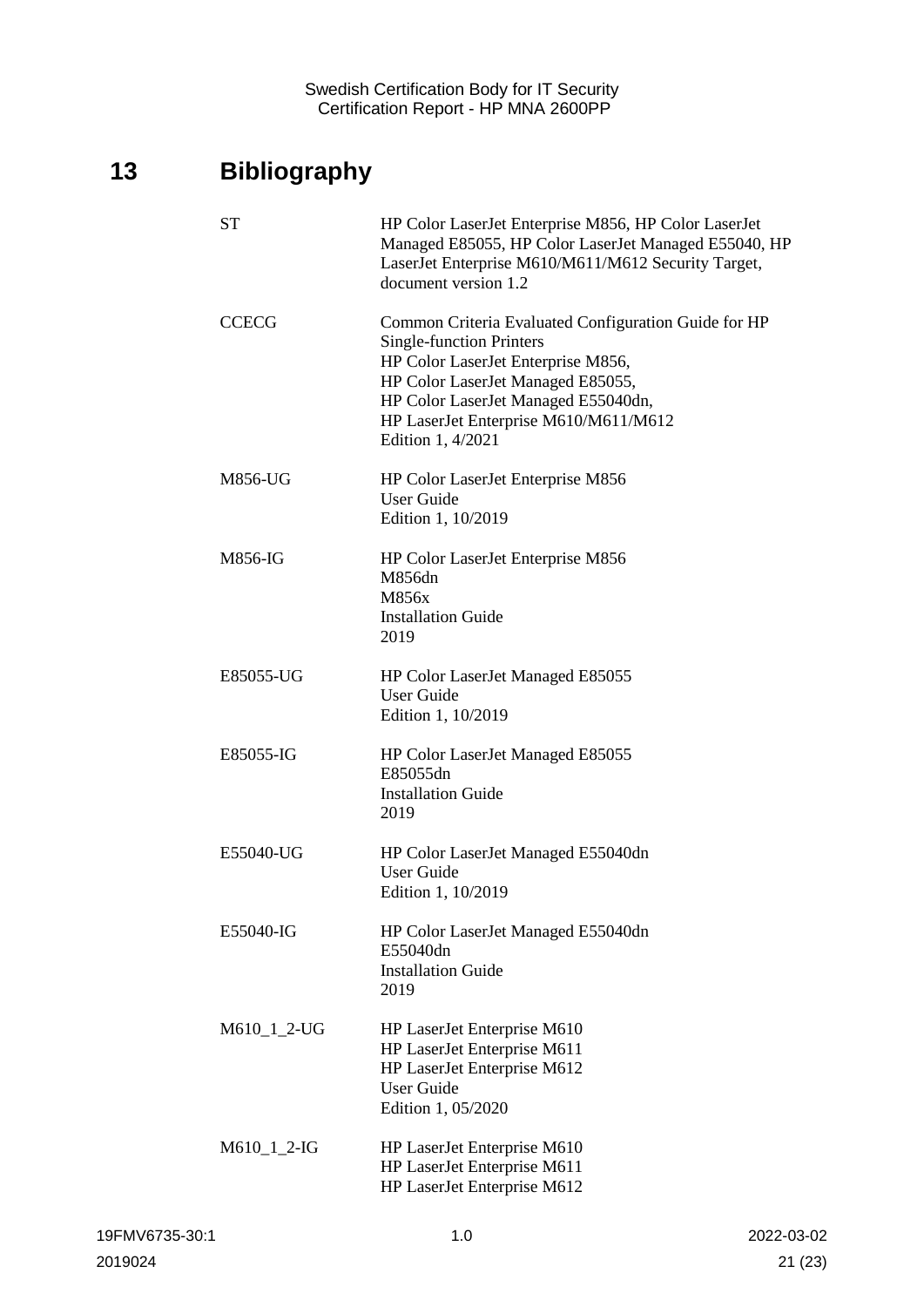|            | Swedish Certification Body for IT Security<br>Certification Report - HP MNA 2600PP                                                      |
|------------|-----------------------------------------------------------------------------------------------------------------------------------------|
|            | M610, M611, M612<br><b>Installation Guide</b><br>2020                                                                                   |
| PP2600A    | 2600.1-PP, Protection Profile for Hardcopy Devices, Opera-<br>tional Environment A, IEEE Computer Society, 12 June<br>2009, version 1.0 |
| CCpart1    | Common Criteria for Information Technology Security<br>Evaluation, Part 1, version 3.1 revision 5, CCMB-2017-04-<br>001                 |
| CCpart2    | Common Criteria for Information Technology Security<br>Evaluation, Part 2, version 3.1 revision 5, CCMB-2017-04-<br>002                 |
| CCpart3    | Common Criteria for Information Technology Security<br>Evaluation, Part 3, version 3.1 revision 5, CCMB-2017-04-<br>003                 |
| <b>CEM</b> | Common Methodology for Information Technology Securi-<br>ty Evaluation, version 3.1 revision 5, CCMB-2017-04-004                        |
| EP-002     | EP-002 Evaluation and Certification, CSEC, 2021-10-26,<br>document version 33.0                                                         |
| EP-188     | EP-188 Scheme Crypto Policy, CSEC, 2021-10-26 docu-<br>ment version 12.0                                                                |